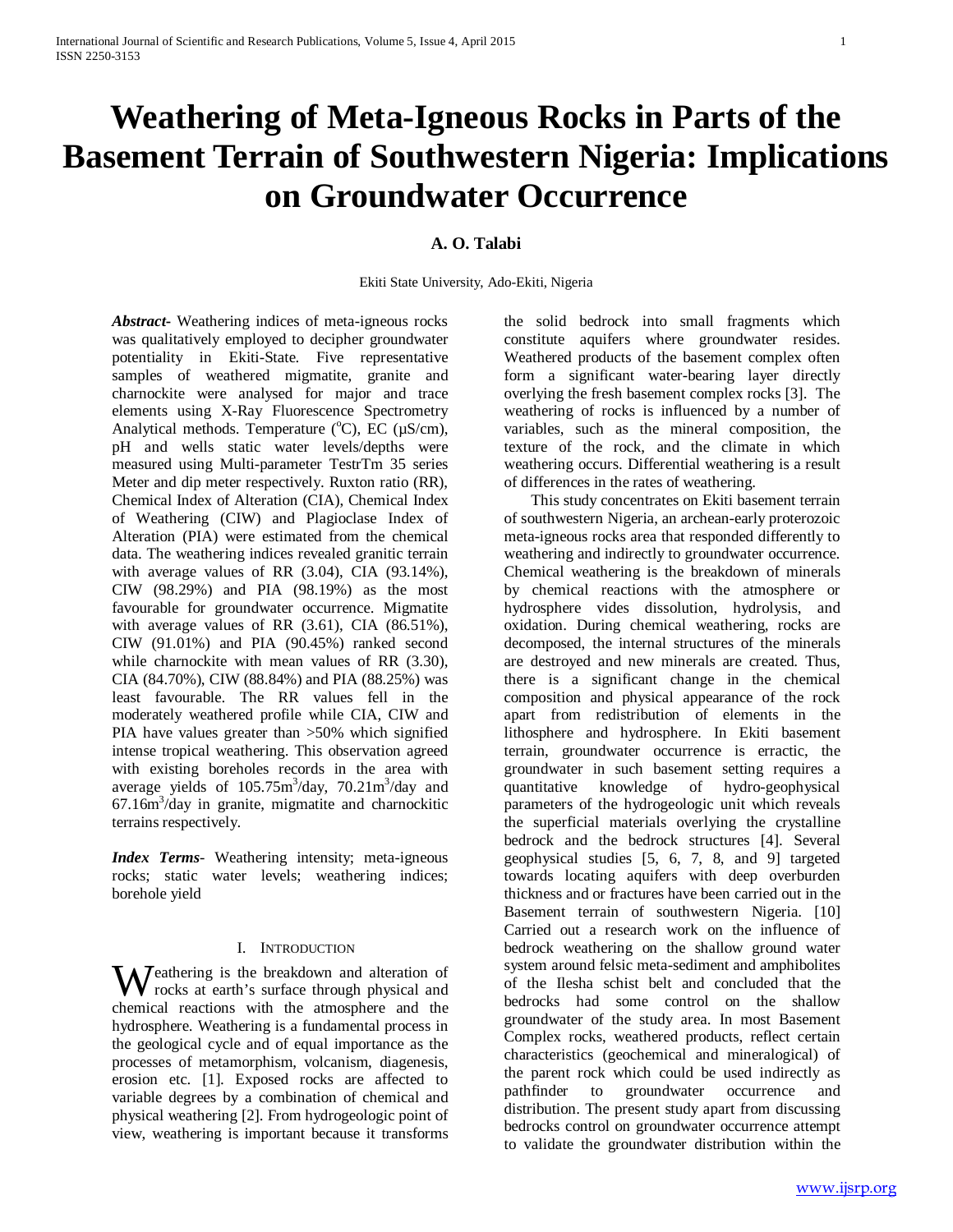International Journal of Scientific and Research Publications, Volume 5, Issue 4, April 2015 2 ISSN 2250-3153

rock units using weathering indices of rocks estimated from chemical data of weathered rocks in the study area.

#### A. Location of Study

The study area lies between latitudes  $7^0$  15′ -  $8^0$ 5<sup>'</sup>N and longitudes  $4^0$  44' –  $5^0$  45' E. It lies south of Kwara and Kogi States, East of Osun State and bounded by Ondo State in the East and in the south (Fig. 1.). Major towns such as Ado, Ikere, Ise, Ire, Ifaki, Ilawe, Igede, Ijero, Aramoko and Ikogosi have good road network that facilitated geological and hydrogeochemical sampling operations. The study area is in the tropic within the rainforest vegetation. It has two main seasons; the rainy and dry seasons. The wet season covers April-October while the dry season

is from November-March. The wet season is controlled mainly by the prevailing south-westerly winds from the Gulf of Guinea while the dry season is as a result of the dry continental northeast wind (Harmattan) that originated from the Sahara desert. The mean annual rainfall and temperature are 1500mm and 28º C respectively. The present climatic situation is changing gradually due to effects of global warming. Field observation revealed that the study area is in a hummocky terrain with a well pronounced undulating topography characterised with prominent hills having steep slope with elevation between 200m and 500m above mean sea level.



**Figure1: Location of study**

B. Geology of the study area

 The rocks constituting the study area are categorized into three major groups: the migmatitegneiss complex, the series of approximately northsouth trending Proterozoic schist belts and the Pan-African Granites [11]. Over 70% of the study area is covered by the migmatite-gneiss complex comprising of migmatite, migmatite gneiss, banded-gneiss and granite-gneiss rock outcrops. The banded and granite gneisses are mostly biotite and biotite- hornblende gneiss with alternating light and dark bands. The gneisses are low lying outcrop that have suffered poly cyclic metamorphism apart from different episodes of weathering operations (Fig.2). Massive quartzite along with approximately N-S trending psammite intruded into the pre-existing migmatitegneiss complex while the granites / charnockite were emplaced during the Pan-African orogeny (600±150Ma). Prominent outcrops of granite forming high rising hills are found especially in the Ado, Igede, Iyin and Ikere areas. Charnockite often occur in association with the granites and their distribution are similar to the granitic rocks variedly spread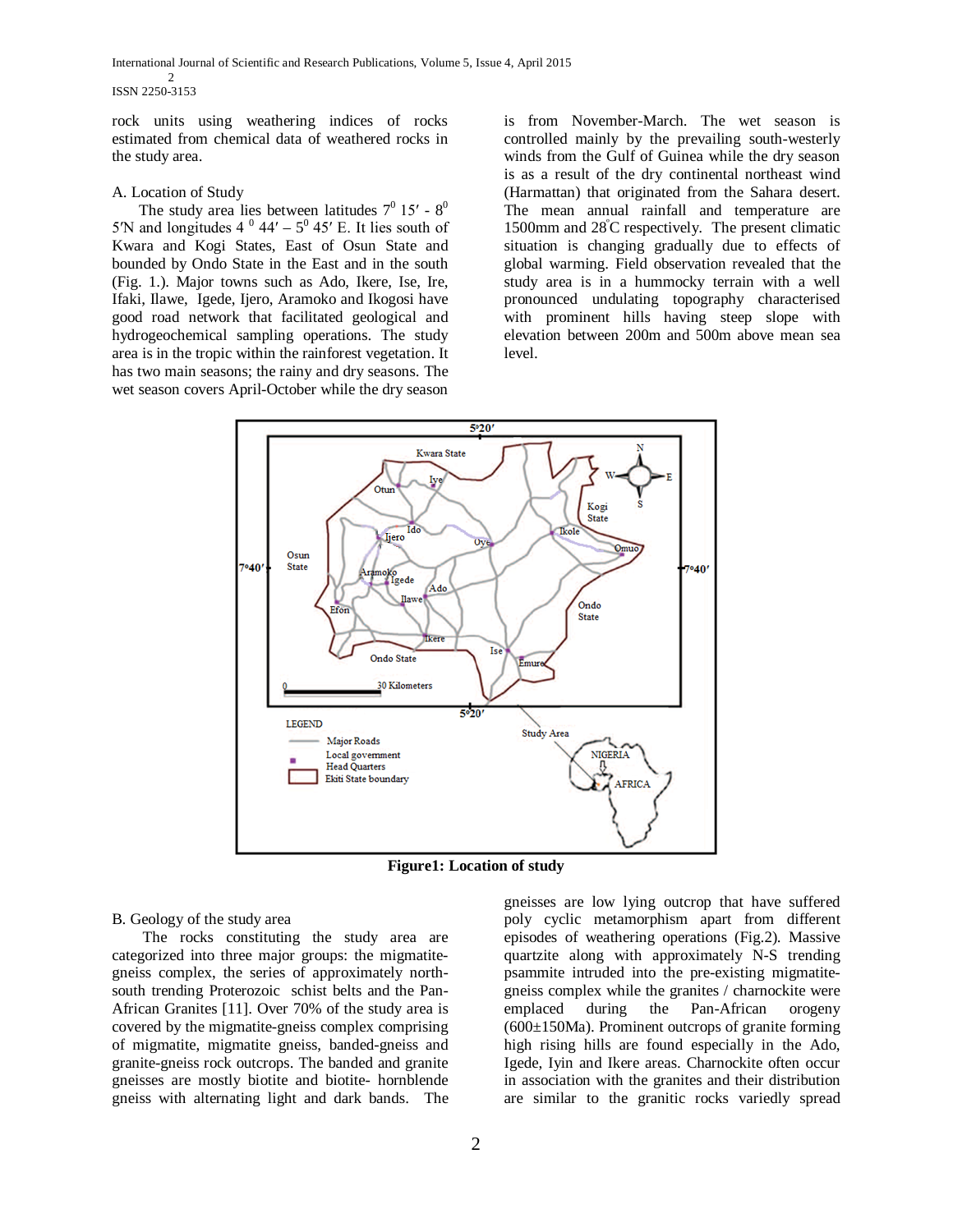within the study area. Responses of these various categories of rocks to weathering differ and as such a proper understanding of their weathering intensities

could serve as a guide to groundwater potential classification in the area.



**Figure 2: Geologic Map of Study area [12].**

# II. METHODOLOGY

 A reconnaissance survey to the study area was carried out during which the rocks distributions were critically assessed in preparation for field operation.

During the field operations, five samples each of weathered migmatites, granite and charnockite were collected for geochemical analysis. Prior to sampling of weathered rock units, the surface of the weathered samples were removed using shovel or cutlass and the sample collected were put inside cellophane paper and properly labeled. The weathered rock sample was thoroughly washed with deionized water to remove superficial dust. The samples were air dried in the Laboratory and pulverized to powder using agate mortar and pestle. The powder was then passed through mesh of 0.5mm. Sample pellets were kept in sachets of polythene bags, labeled and again kept in poly propylene container ready for analysis. Weathered rock samples already grounded down to forty micron (40µ) were loaded into the X-Ray diffractometer. The X-ray diffraction study uses principles based on X-ray beam moving through the powdered samples. When a sample is measured using XRF, each element present in the sample emits its own unique fluorescent x-ray energy spectrum. By

simultaneously measuring the fluorescent x-rays emitted by the different elements in the sample, hand held Thermo Scientific Niton XRF analyzers rapidly determine those elements present in the sample and their relative concentrations in other words, the elemental chemistry of the sample. The weathered rocks were analyzed for elemental composition using the Energy Dispersion X-ray fluorescence (EDXRF) spectrometer at the centre for Energy and Development, Obafemi Awolowo University, Ile-Ife. The geochemical data for the fresh rocks in this study were lifted from [13] to give room for comparative evaluation of the fresh and weathered rock units.

The geochemical data of the weathered rocks were subjected to data evaluation using SPSS17 while the weathering intensities were estimated employing the following weathering indices:

# **(a) Ruxton Ratio (RR)**

(RR) was estimated using  $RR = SiO<sub>2</sub>/Al<sub>2</sub>O<sub>3</sub>$  [14] (1)

# **(b) Chemical Index of Alteration (CIA)**

The CIA of the sampled weatherd rock was computed using

 $CIA = 100(A1_2O_3/(Al_2O_3+CaO+Na_2O_3+K_2O))$  $[15]$ . (2)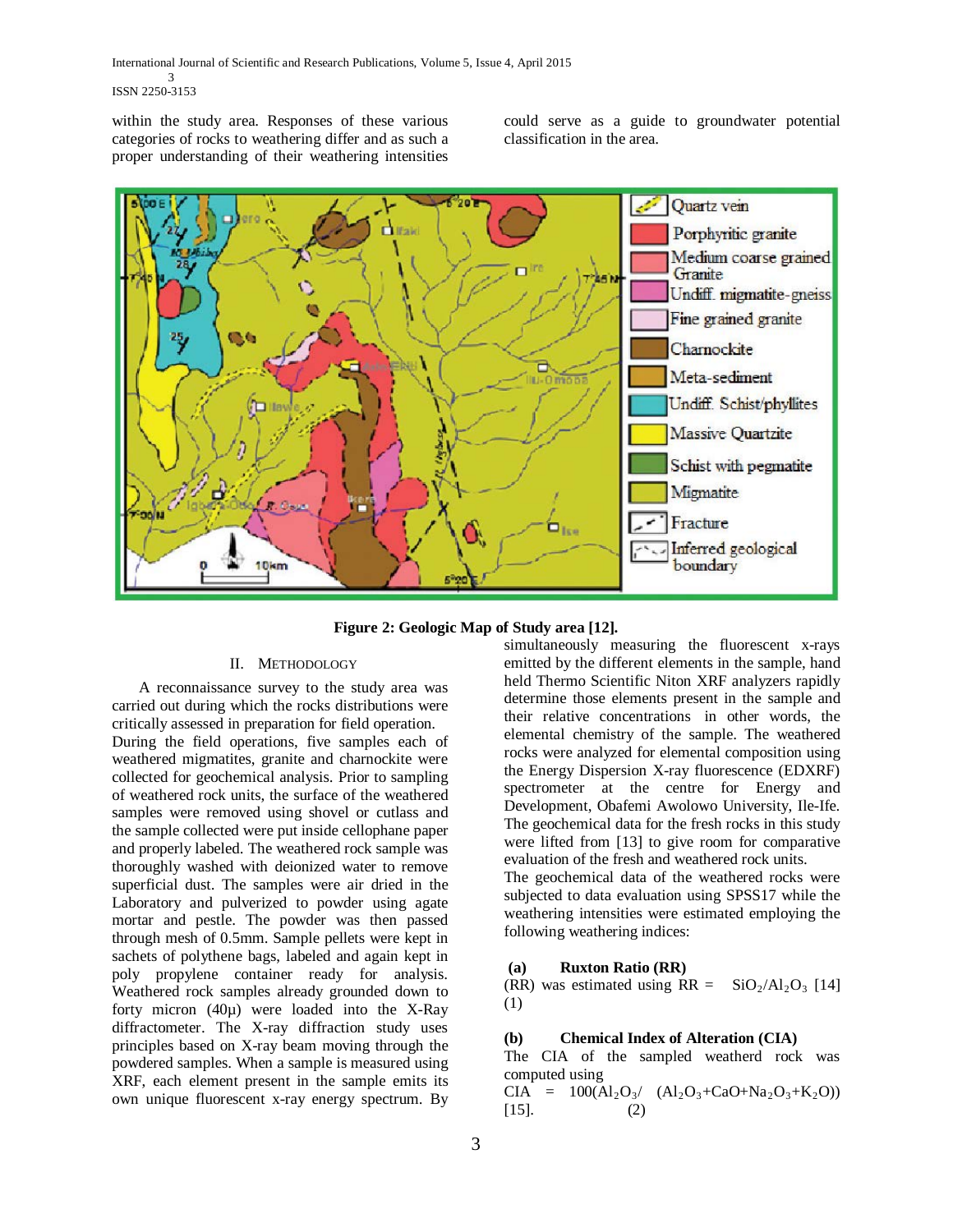International Journal of Scientific and Research Publications, Volume 5, Issue 4, April 2015

ISSN 2250-3153

4

#### **(c) Chemical Index of Weathering (CIW)**

 The Chemical Index of Weathering (CIW) was estimated using

 $CIW = 100\{Al_2O_3/ (Al_2O_3 + CaO + Na_2O_3)\}$  [16] (3)

#### **(d) Plagioclase Index of Alteration (PIA)**

 The PIA in line with the work of [15] was computed using

 $PIA = 100\{(Al_2O_3-K_2O / Al_2O_3+CaO+Na_2O_3-K_2O)$ (4)

 Subsequently, well inventory was embarked upon during which water levels and depths of wells were measured using electronic dip meter while a Multi-parameter TestrTm 35 series Meter was employed for in-situ measurement of temperature, pH and electrical conductivity. The electronic dip meter consists of a graduated tape, usually in meters and feet with a sensor or electrode attached to the lower portion. The sensor (electrode) is lowered into the boreholes and as it touches the water, the electric circuit is completed and a bulb on the cable reel lights up or a whistling noise or beep is activated. The depth to water level is now read out and recorded.

#### III. RESULTS AND DISCUSSION

 A. Geochemical composition of Fresh/Weathered rocks in the study area

 The climatic condition of the study area is warm and humid with appreciable rainfall. Thus chemical weathering becomes markedly pronounced and the individual minerals that form the rocks were each subjected to rather intense chemical weathering which obviously is complimented by mild mechanical weathering to form soils through which rain water percolates to form groundwater.

 In this study, result of the chemical composition (in mass fractions) of weathered migmatite, granite and charnockite from the study area is presented in Table 1 while that of the fresh rocks component extracted from [13] is in Table 2. In the weathered migmatite,  $SiO<sub>2</sub>$  concentrations ranged from 59.15 -65.28%,  $Al_2O_3$  concentrations from 13.41-24.75% and  $Fe<sub>2</sub>O<sub>3</sub>$  from 4.3-7.02% (Table 1). In the remaining rock units i.e. weathered granite and charnockite;  $SiO<sub>2</sub>$  ranged from 61.25-62.10% and 57.89-61.34% respectively. The  $Al_2O_3$ concentrations in the weathered granite ranged from 18.86-22.22% while in charnockite it ranged from 15.87-21.64%. As for the  $Fe<sub>2</sub>O<sub>3</sub>$  concentrations, the range was 4.44-6.90%, 7.88-10.98% in granite and charnockite respectively. A critical examination of

the chemical compositions of fresh rocks in the study area (Table 2) and weathered rocks (Table 1) revealed three oxides  $(SiO_2, Al_2O_3$  and  $Fe_2O_3$ ) as the principal chemical constituents making up about 70-75% of the rock units of the area. In addition, the general weathering trend revealed enrichment of  $Fe<sub>2</sub>O<sub>3</sub>$  in the weathered portion of the bedrock and depletion with respect to the fresh bedrocks. . The  $Al_2O_3$  oxide enrichment show increased concentration in the weathered layer compared to the fresh rock.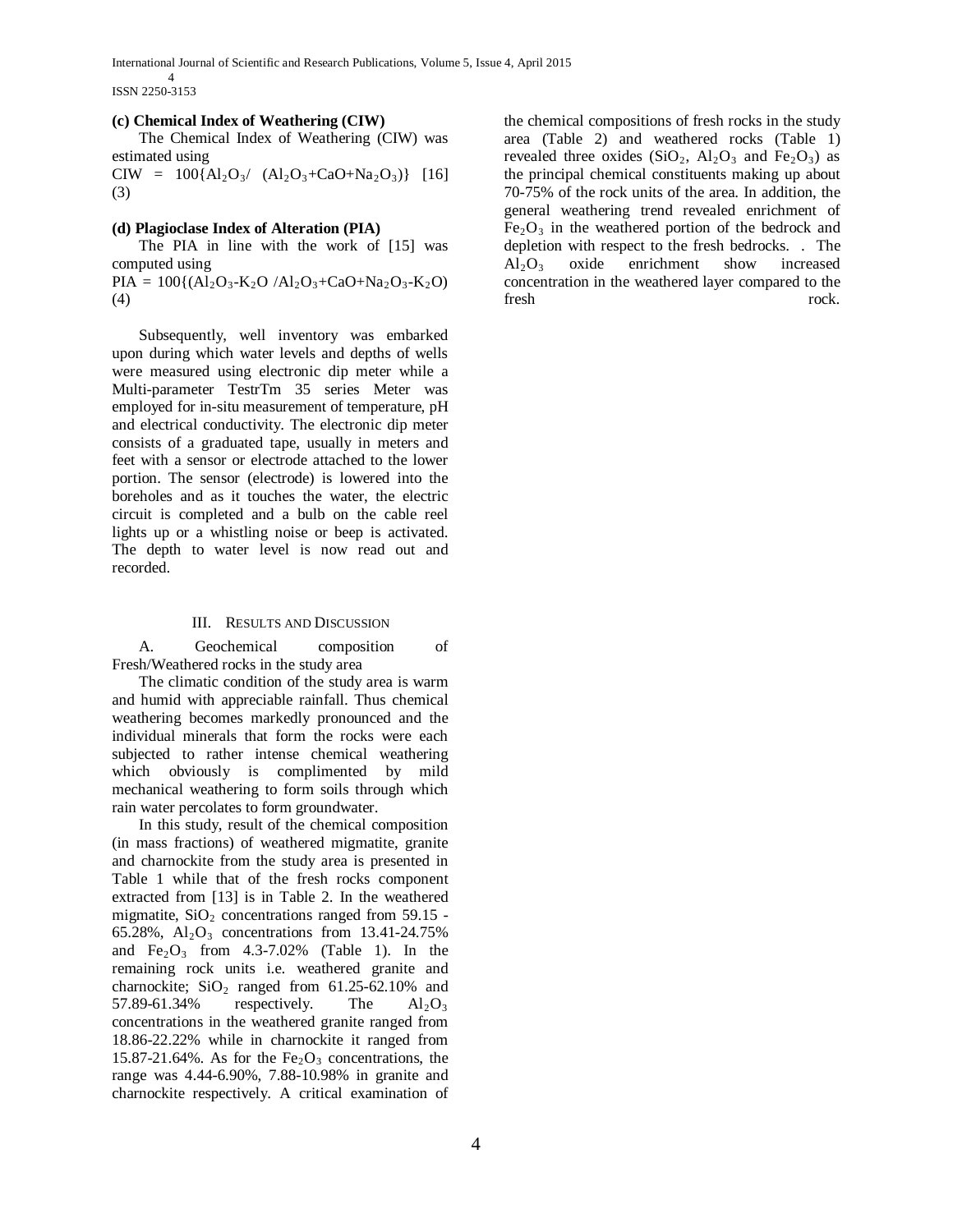| Code            | Locality  | $\overline{SiO}_2$ | Al <sub>2</sub> O <sub>3</sub> | Fe <sub>2</sub> O <sub>3</sub> | <b>MnO</b> | CaO  | <b>MgO</b> | Na <sub>2</sub> O | $K_2O$ | TiO <sub>2</sub> | $P_2O_5$         | LOI               | <b>Total</b>       |
|-----------------|-----------|--------------------|--------------------------------|--------------------------------|------------|------|------------|-------------------|--------|------------------|------------------|-------------------|--------------------|
| Rock Type       |           |                    |                                |                                |            |      |            |                   |        |                  |                  |                   |                    |
| Migmatite       |           |                    |                                |                                |            |      |            |                   |        |                  |                  |                   |                    |
| Mf1             | Ove       | 60.61              | 24.75                          | 4.30                           | 0.05       | 0.12 | 0.20       | 1.56              | 0.77   | 0.24             | 0.03             | 7.00              | 99.63              |
| Mf <sub>2</sub> | Iworoko   | 59.15              | 22.85                          | 4.68                           | 0.02       | 0.19 | 0.96       | 0.16              | 1.01   | 0.57             | 0.02             | 10.00             | 99.61              |
| Mf <sub>3</sub> | Are       | 65.28              | 15.34                          | 6.62                           | 0.98       | 0.84 | 0.67       | 0.74              | 1.06   | 1.22             | 0.18             | 8.00              | 100.93             |
| Mf4             | Igbemo    | 63.49              | 13.41                          | 7.02                           | 1.12       | 1.13 | 0.76       | 1.01              | 1.14   | 0.76             | 0.52             | 8.80              | 99.16              |
| Mf 5            | Ogbesse   | 64.66              | 16.02                          | 5.58                           | 1.04       | 1.68 | 0.81       | 0.93              | 1.02   | 1.10             | 0.11             | 7.20              | 100.15             |
|                 | Minimm    | 59.15              | 13.41                          | 4.3                            | 0.02       | 0.12 | 0.2        | 0.16              | 0.77   | 0.24             | 0.02             | $\overline{7}$    | 99.16              |
|                 | Maximum   | 65.28              | 24.75                          | 7.02                           | 1.12       | 1.68 | 0.96       | 1.56              | 1.14   | 1.22             | 0.52             | 10                | 100.93             |
|                 | Average   | 62.64              | 18.47                          | 5.64                           | 0.64       | 0.79 | 0.68       | 0.88              |        | 0.78             | 0.17             | 8.2               | 99.9               |
|                 | Std. Dev. | 2.65               | 5                              | 1.18                           | 0.56       | 0.66 | 0.29       | 0.5               | 0.14   | 0.4              | 0.21             | 1.23              | 0.68               |
| Granite         |           |                    |                                |                                |            |      |            |                   |        |                  |                  |                   |                    |
| Mf1             | Oye       | 62.1               | 22.22                          | 4.44                           | 0.06       | 0.01 | 0.01       | 0.18              | 0.98   | 0.04             | 0.02             | 9.80              | 99.86              |
| Mf <sub>2</sub> | Iworoko   | 61.25              | 20.70                          | 5.40                           | 0.02       | 0.01 | 0.4        | 0.26              | 1.31   | 0.01             | 0.03             | 10.26             | 99.65              |
| Mf <sub>3</sub> | Are       | 61.61              | 18.86                          | 6.85                           | 0.03       | 0.08 | 0.23       | 0.16              | 1.17   | 0.02             | 0.02             | 10.80             | 99.83              |
| Mf4             | Igbemo    | 62.05              | 20.20                          | 6.11                           | 0.04       | 0.18 | 0.27       | 0.24              | 1.02   | 0.03             | 0.03             | 10.10             | 100.27             |
| Mf 5            | Ogbesse   | 61.68              | 19.86                          | 6.9                            | 0.04       | 0.12 | 0.18       | 0.52              | 1.23   | 0.02             | 0.03             | 8.46              | 99.04              |
|                 | Minimm    | 61.25              | 18.86                          | 4.44                           | 0.02       | 0.01 | 0.01       | 0.16              | 0.31   | 0.01             | 0.02             | 8.46              | 99.04              |
|                 | Maximum   | 62.1               | 22.22                          | 6.9                            | 0.06       | 0.18 | 0.4        | 1.26              | 2.17   | 0.04             | 0.03             | 10.26             | 100.27             |
|                 | Average   | 61.74              | 20.37                          | 5.94                           | 0.04       | 0.08 | 0.22       | 0.47              | 1.34   | 0.02             | 0.03             | 9.48              | $\overline{9}9.73$ |
|                 | Std. Dev. | 0.35               | 1.23                           | 1.04                           | 0.01       | 0.07 | 0.14       | 0.46              | 0.77   | 0.01             | 0.01             | 0.71              | 0.45               |
| Charnockite     |           |                    |                                |                                |            |      |            |                   |        |                  |                  |                   |                    |
| Mf1             | Ove       | 61.34              | 16.92                          | 8.64                           | 1.36       | 1.32 | 0.94       | 0.87              | 0.88   | 1.08             | 0.63             | 5.81              | 99.79              |
| Mf <sub>2</sub> | Iworoko   | 59.42              | 17.61                          | 8.89                           | 1.83       | 1.48 | 0.69       | 0.89              | 0.97   | 0.98             | 0.54             | 6.9               | 100.2              |
| Mf <sub>3</sub> | Are       | 59.61              | 15.87                          | 10.83                          | 1.96       | 1.47 | 0.91       | 1.01              | 1.21   | 1.12             | 0.47             | 5.12              | 99.58              |
| Mf4             | Igbemo    | 58.67              | 21.64                          | 7.88                           | 1.01       | 1.02 | 0.78       | 0.9               | 1.02   | 0.89             | $\overline{0.5}$ | $\overline{5.01}$ | 99.32              |
| Mf 5            | Ogbesse   | 57.89              | 18.98                          | 10.98                          | 0.98       | 1.28 | 0.81       | 1.02              | 0.89   | 1.02             | 0.48             | 5.21              | 99.54              |
|                 | Minimm    | 57.89              | 15.87                          | 7.88                           | 0.98       | 1.02 | 0.69       | 0.87              | 0.88   | 0.89             | 0.47             | 5.01              | 99.32              |
|                 | Maximum   | 61.34              | 21.64                          | 10.98                          | 1.96       | 1.48 | 0.94       | 1.02              | 1.21   | 1.12             | 0.63             | 6.9               | 100.2              |
|                 | Average   | 59.39              | 18.2                           | 9.44                           | 1.43       | 1.31 | 0.83       | 0.94              | 0.99   | 1.02             | 0.52             | 5.61              | 99.69              |
|                 | Std. Dev. | 1.29               | 2.23                           | 1.39                           | 0.45       | 0.19 | 0.1        | 0.07              | 0.13   | 0.09             | 0.07             | 0.78              | 0.33               |

**Table 1: Chemical composition (in mass fractions) of weathered rocks in the study area**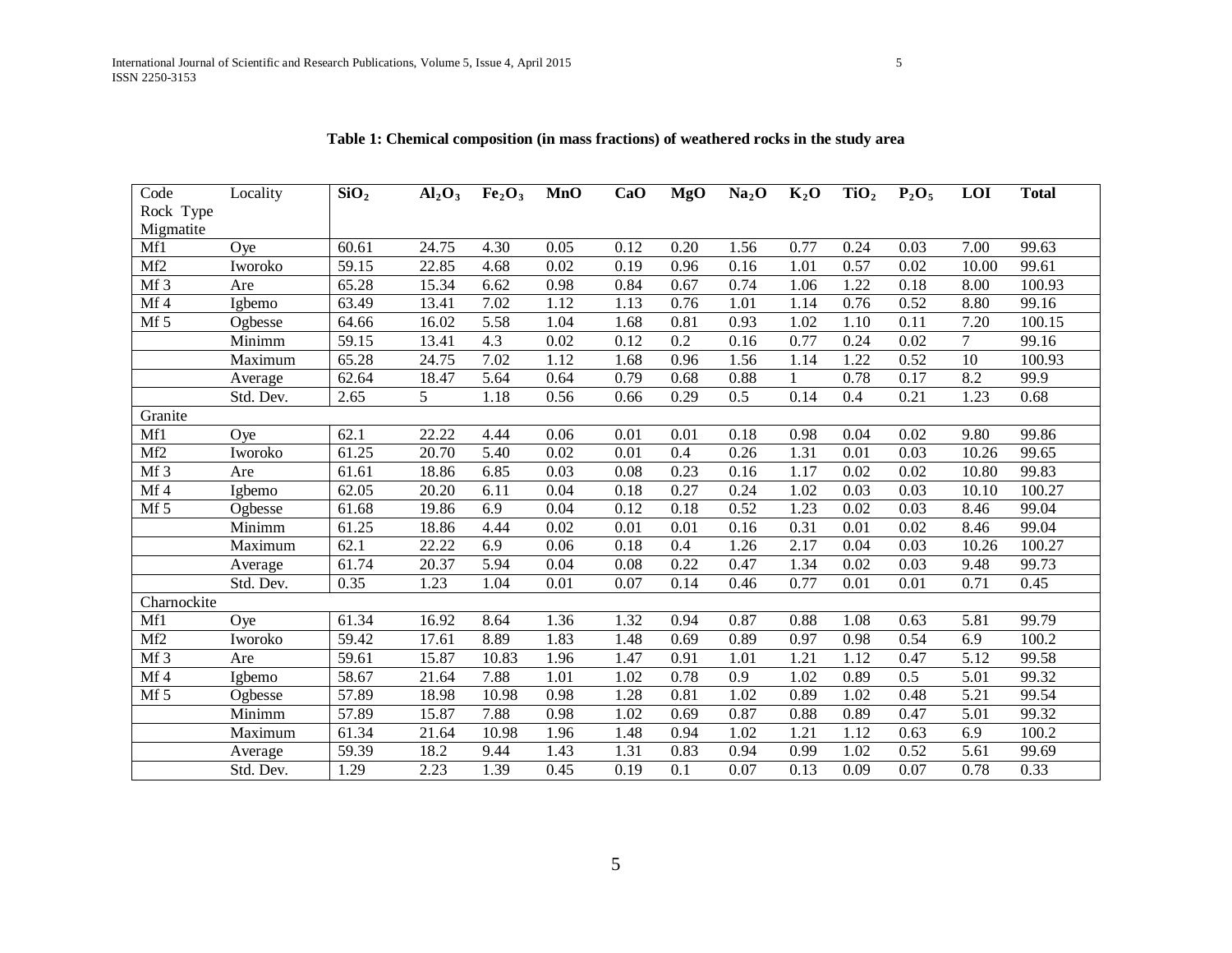| $\rm Code$      | Locality  | SiO <sub>2</sub>   | Al <sub>2</sub> O <sub>3</sub> | Fe <sub>2</sub> O <sub>3</sub> | <b>MnO</b>        | CaO  | <b>MgO</b>        | Na <sub>2</sub> O | $K_2O$ | TiO <sub>2</sub>  | $P_2O_5$ | LOI  | <b>Total</b> |
|-----------------|-----------|--------------------|--------------------------------|--------------------------------|-------------------|------|-------------------|-------------------|--------|-------------------|----------|------|--------------|
| Type<br>Rock    |           |                    |                                |                                |                   |      |                   |                   |        |                   |          |      |              |
| Migmatite       |           |                    |                                |                                |                   |      |                   |                   |        |                   |          |      |              |
|                 |           |                    |                                |                                |                   |      |                   |                   |        |                   |          |      |              |
| Mf1             | Oye       | 69.80              | 15.46                          | 2.50                           | 0.20              | 2.40 | 0.43              | 3.30              | 3.58   | 0.08              | 0.04     | 2.01 | 99.80        |
| Mf2             | Iworoko   | 69.40              | 15.18                          | 2.70                           | 0.34              | 1.86 | 0.24              | 3.80              | 4.04   | 0.09              | 0.06     | 2.21 | 99.92        |
| Mf <sub>3</sub> | Are       | 68.40              | 14.98                          | 2.13                           | 0.38              | 2.12 | 0.36              | 4.46              | 4.51   | 0.10              | 0.05     | 2.35 | 99.84        |
| Mf4             | Igbemo    | 66.50              | 15.22                          | 3.13                           | 0.26              | 2.10 | 0.48              | 4.34              | 4.32   | 0.07              | 0.04     | 3.32 | 99.78        |
| Mf 5            | Ogbesse   | 69.00              | 14.65                          | 3.46                           | 0.40              | 3.03 | 0.31              | 3.52              | 3.76   | 0.06              | 0.05     | 2.02 | 100.30       |
|                 | Minimm    | 66.50              | 14.65                          | 2.13                           | 0.20              | 1.86 | 0.24              | 3.30              | 3.58   | 0.06              | 0.04     | 2.01 |              |
|                 | Maximum   | 69.80              | 15.46                          | 3.46                           | 0.40              | 3.03 | 0.48              | 4.46              | 4.51   | 0.10              | 0.06     | 3.32 |              |
|                 | Average   | 68.60              | 15.10                          | 2.78                           | 0.32              | 2.30 | 0.36              | 3.88              | 4.04   | 0.08              | 0.05     | 2.38 |              |
|                 | Std. Dev. | 1.29               | 0.30                           | 0.52                           | 0.08              | 0.45 | 0.10              | 0.51              | 0.38   | 0.02              | 0.01     | 0.54 |              |
| Granite         |           |                    |                                |                                |                   |      |                   |                   |        |                   |          |      |              |
| Mf1             | Oye       | 75.00              | 15.24                          | 2.44                           | 0.09              | 0.98 | 0.09              | 1.57              | 2.49   | 0.03              | 0.23     | 2.15 | 100.33       |
| Mf2             | Iworoko   | 72.10              | 14.98                          | 2.37                           | 0.12              | 1.01 | $\overline{0.12}$ | 1.21              | 4.02   | 0.05              | 0.15     | 2.05 | 98.13        |
| $Mf$ 3          | Are       | 74.00              | 15.68                          | 2.19                           | 0.10              | 0.91 | 0.08              | 1.48              | 3.47   | 0.02              | 0.03     | 2.04 | 100.03       |
| Mf4             | Igbemo    | 71.89              | 15.10                          | 2.26                           | 0.08              | 0.86 | 0.13              | 1.88              | 3.64   | 0.04              | 0.11     | 2.16 | 98.15        |
| $Mf$ 5          | Ogbesse   | 73.56              | 15.22                          | 2.43                           | $\overline{0.11}$ | 0.82 | 0.20              | 1.75              | 3.19   | 0.06              | 0.01     | 2.28 | 99.63        |
|                 | Minimm    | 71.89              | 14.98                          | 2.19                           | 0.08              | 0.82 | $\overline{0.08}$ | 1.21              | 2.49   | 0.02              | 0.01     | 2.04 |              |
|                 | Maximum   | $\overline{7}5.00$ | 15.68                          | 2.44                           | 0.12              | 1.01 | 0.20              | 1.88              | 4.02   | 0.06              | 0.23     | 2.28 |              |
|                 | Average   | 73.30              | 15.24                          | 2.34                           | 0.10              | 0.92 | 0.12              | 1.58              | 3.36   | 0.04              | 0.11     | 2.14 |              |
|                 | Std. Dev. | 1.33               | 0.27                           | 0.11                           | 0.02              | 0.08 | 0.05              | 0.26              | 0.57   | 0.02              | 0.09     | 0.10 |              |
| Charnockite     |           |                    |                                |                                |                   |      |                   |                   |        |                   |          |      |              |
| Mf1             | Oye       | 66.10              | 12.58                          | 2.81                           | 0.10              | 4.22 | 4.11              | 3.05              | 2.46   | 1.13              | 0.61     | 2.80 | 99.95        |
| Mf2             | Iworoko   | 65.20              | 10.22                          | 3.02                           | 0.21              | 4.30 | 3.03              | 3.45              | 3.14   | $\overline{1.01}$ | 0.56     | 3.55 | 97.70        |
| Mf3             | Are       | 65.40              | 12.36                          | 4.16                           | 0.17              | 4.98 | 2.67              | 2.78              | 3.36   | 1.10              | 0.67     | 2.55 | 100.20       |
| Mf4             | Igbemo    | 66.89              | 11.85                          | 3.64                           | 0.15              | 3.22 | 1.89              | 3.13              | 2.47   | 0.98              | 0.71     | 2.82 | 97.75        |
| Mf 5            | Ogbesse   | 67.77              | 13.03                          | 3.08                           | 0.14              | 3.18 | 1.94              | 3.29              | 2.98   | 1.04              | 0.53     | 3.18 | 100.20       |
|                 | Minimm    | 65.20              | 10.22                          | 2.81                           | 0.10              | 3.18 | 1.89              | 2.78              | 2.46   | 0.98              | 0.53     | 2.55 |              |
|                 | Maximum   | 67.80              | 13.03                          | 4.16                           | 0.21              | 4.98 | 4.11              | 3.45              | 3.36   | 1.13              | 0.71     | 3.55 |              |
|                 | Average   | 66.30              | 12.01                          | 3.34                           | 0.15              | 3.98 | 2.73              | 3.14              | 2.88   | 1.05              | 0.62     | 2.98 |              |
|                 | Std. Dev. | 1.07               | 1.09                           | 0.55                           | 0.04              | 0.77 | 0.91              | 0.25              | 0.40   | 0.06              | 0.07     | 0.39 |              |

**Table 2: Chemical composition (in mass fractions) of Fresh rocks in the study area [13]**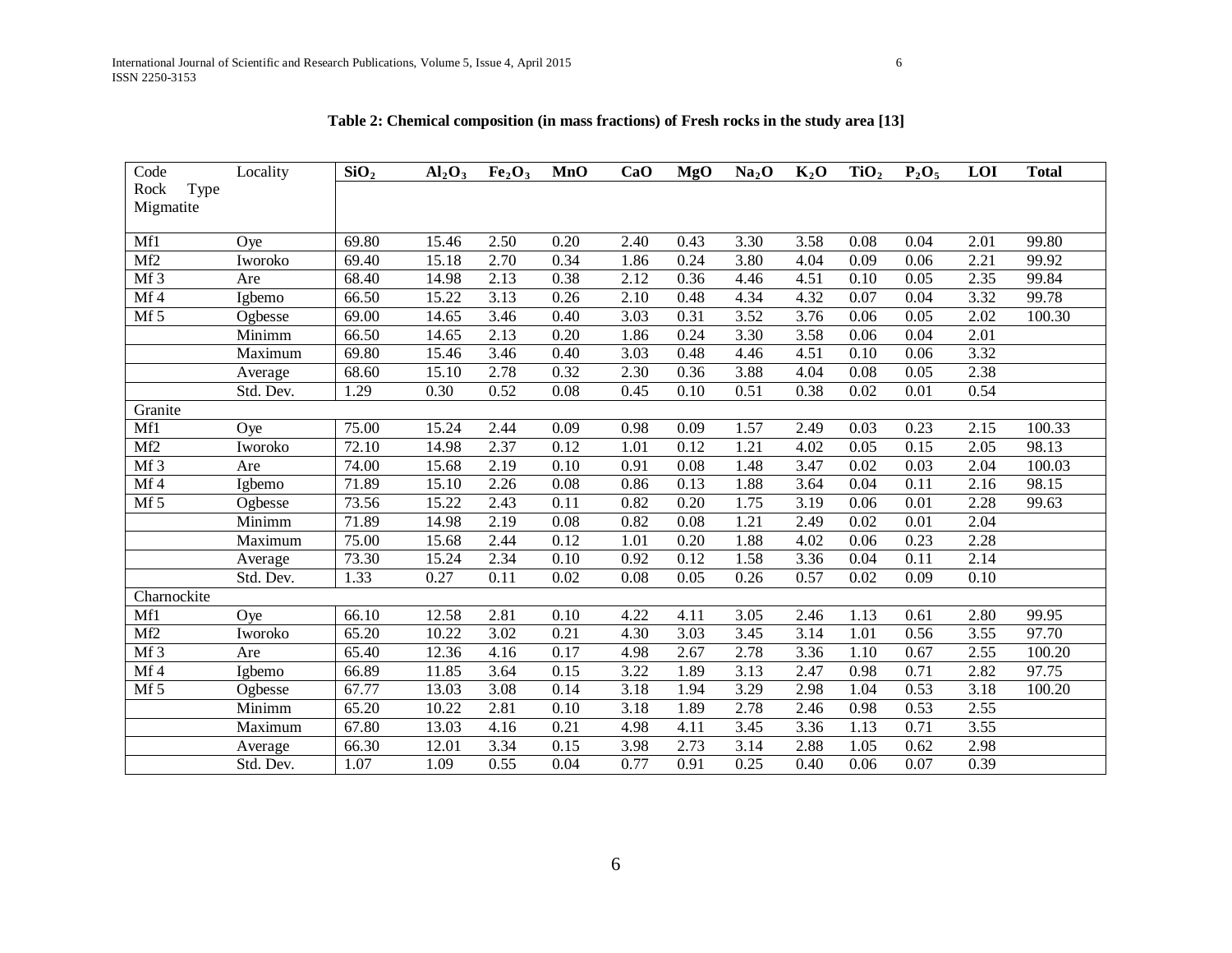Furthermore the cross plot of  $SiO<sub>2</sub>$  against Loss of Ignition (LOI) (Fig. 3) revealed that the three rock units (migmatite, charnockite and granite) defined a clear trend between weathered and fresh rock units. The fresh rock samples are rich in  $SiO<sub>2</sub>$ compared to the weathered samples. However, LOI is high in the weathered rock units indicating the influence of weathering processes through the depletion of silica and enrichment of Fe, Al and water with increasing weathering. These chemical components are leached during rainfall into the groundwater system of the study area. The high concentrations of  $Fe<sub>2</sub>O<sub>3</sub>$  in charnockite (Fig. 4) gave erroneous belief of possible enrichment of iron in groundwater within charnockitic bedrock compared to migmatite and granitic terrain. Moreover, as water depletion occurred in the rock the weathering intensity increased more around the migmatite and granite than the charnockite. A plot of  $SiO<sub>2</sub>$  against Fe<sub>2</sub>O<sub>3</sub> (Fig 5.) revealed that charnockite is more enriched in  $Fe<sub>2</sub>O<sub>3</sub>$  in the weathered samples compared to migmatite and granite that are at parity, implying that charnockite is rich in Fe bearing minerals which are leached out into groundwater during chemical weathering. However, this difference was not explicit as indicated by [13] where chemical compositions of iron in groundwater in magmatic, granitic and charnockitic bedrocks of the area ranged from 30-3050µg/L, 20- 4330µg/L and 40-620µg/L respectively. Occurrence and distribution of iron in groundwater is controlled by the amount of oxygen in the water and to a lesser extent, its degree of acidity, i.e., its pH. Iron can occur in two forms: as  $Fe^{2+}$  and as  $Fe^{3+}$ . At high levels of dissolved oxygen in groundwater iron occurs as  $Fe<sup>3+</sup>$  while at lower dissolved oxygen levels, the iron occurs as  $Fe<sup>2+</sup>$ . Groundwater that is poor in oxygen encourages iron dissolution readily especially if the pH of the water is on the low side (slightly more acidic). Thus the low concentrations of iron in the groundwater of the study area is as a result of the chemical behaviour of iron and its solubility in water which depends strongly on the oxidation intensity in the system in which it occurs [17] as well as its pH [18] being a transition element with a specific stable range of  $pH - Eh$  in aqueous solution, is controlled by the redox condition of groundwater.

# B. Weathering Intensity

 Quantitative estimations of weathering (weathering intensities) in rocks are easily achieved by using whole rock geochemical data to calculate geochemical weathering proxies which make use of the changes of bulk rock geochemical composition caused by chemical alteration. A very simple proxy is the Ruxton Ratio RR [13] given by the  $SiO_2/Al_2O_3$  ratio. The RR ratio assumed that  $Al_2O_3$  remains immobile during weathering so that changes in RR reflect silica loss as a proxy for total element loss [19]. A comprehensive review of a great number of geochemical weathering indices was presented by [19].

 However, in this study RR, CIW, CIA and PIA were estimated and their results are as presented in Table 3. The results indicated RR of 2.45-4.73 (av. 3.61), 2.79-3.27(av. 3.04) and 2.71-3.27(av. 3.04) for weathered migmatite, granite and charnockite respectively. Also, in the same rock units, CIA ranged from 80.35-94.38 (av. 86.51), 88.67-95.00 (av.91.44), and 81.13-95.00 (av.91.44), while CIW ranged from 85.99-98.49 (av. 91.01), 94.22-99.15 (av. 97.39) and 86.49-99.13 (av. 97.39). However, the PIA ranges from 96.76-107.53 (av 101.62), 97.00- 124.22 (av.111.68) and 97.45-124.22 (av. 111.68) respectively (Fig. 6). The difference between the CIA, PIA and CIW is that potassium oxide  $(K_2O)$  was subtracted from PIA and was added in case of CIA while in the CIW it was not included in the equation. Ruxton Ratio values<2.9 suggested high degree of weathering. In this study, most of the RR values were greater than 2.9 and fell in the moderately weathered profile. However, the estimated indices for CIA and CIW have values greater than >50% which is the optimum weathering value for fresh unweathered upper crust materials. As regards the weathering rate of plagioclase feldspar PIA with optimum weathering values>100%, similar weathering pattern to CIW and CIA was exhibited. These high values were indications of the fact that primary materials present in the rock must have been subjected to substantially moderate to high degree of weathering and reworking of ferromagnesian minerals and feldspars which subsequently dissolved and leached into the surrounding groundwater system. Furthermore, correlation plots of % CIA vs %  $Al_2O_3$  (Fig. 7) and % CIW vs % LOI (Fig. 8) further buttress differential weathering with a correlation value of  $(r = 0.91, 0.90)$ for the migmatite and granite while that of charnockite is a higher correlation value of (0.94). Also, from Fig.8 CIW cross plot against LOI gave a correlation of  $r = 0.48, 0.21, 0.28$  for the migmatite, granite and charnockite respectively. From Fig. 8, granite is observed to have the highest water loss with increasing weathering followed by migmatite and charnockite respectively. Likewise, the rate of alumina depletion followed similar pattern with the general weathering trend (Fig.7). In both Figs. 7 and 8, samples from granite and charnockite have a clearly defined trend as against those from migmatite. This observation is a reflection of the petrogenesis of migmatite. However, differential weathering as observed in the three rock units are as a result of combination of factors such as variation in mineral composition, textural characteristics and climate.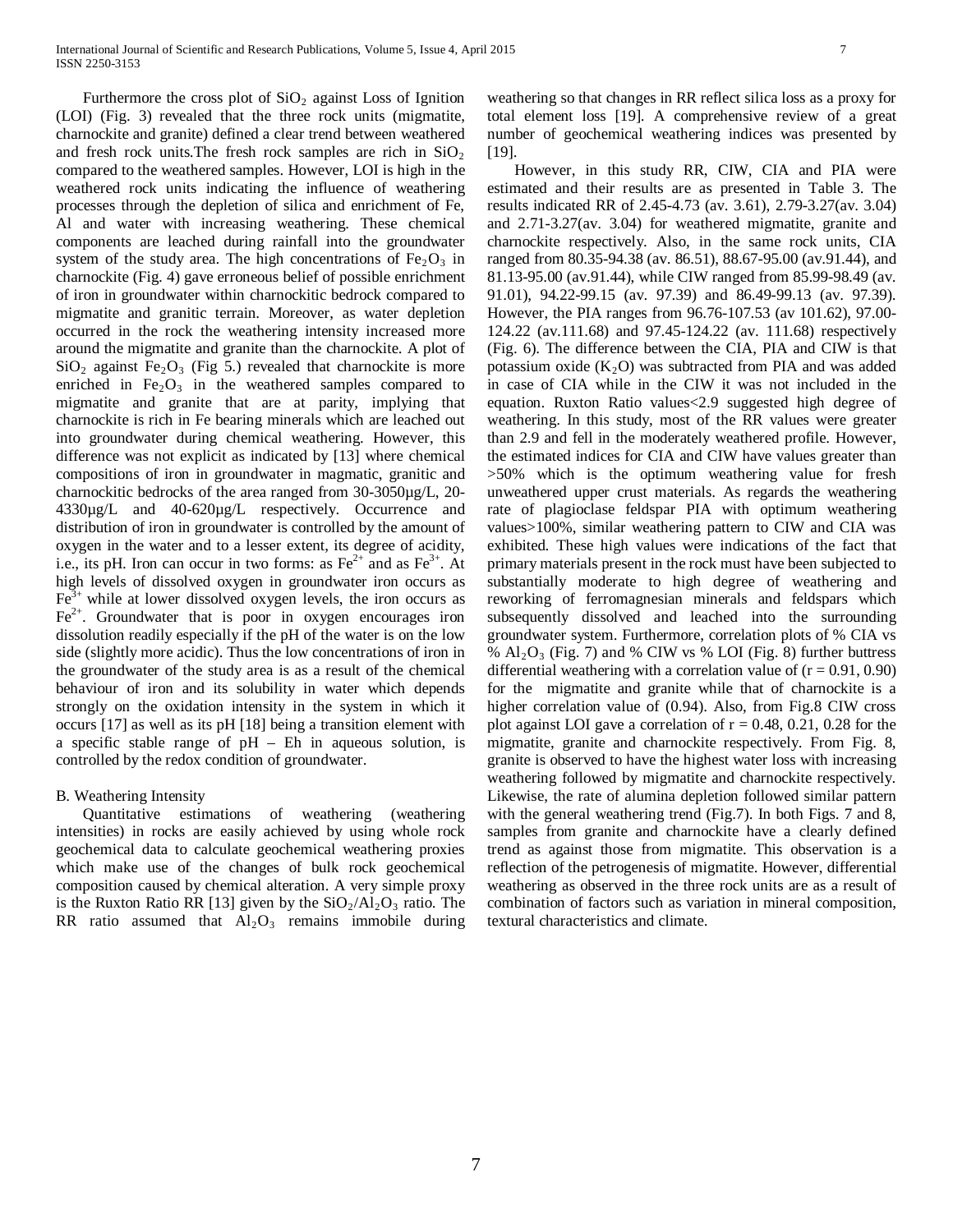International Journal of Scientific and Research Publications, Volume 5, Issue 4, April 2015 8 ISSN 2250-3153



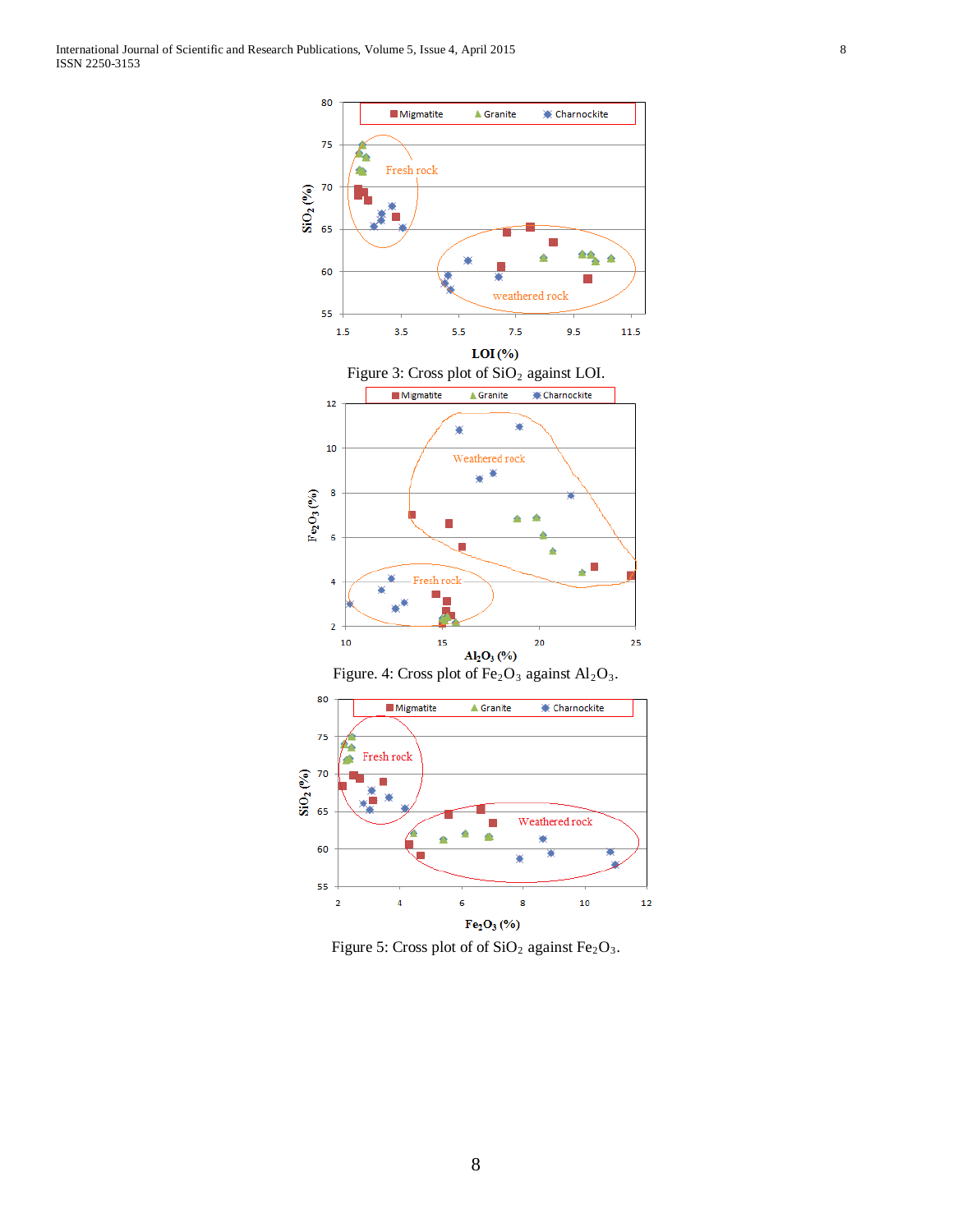| Rock Type    | <b>RR</b> | <b>CIA</b> | <b>CIW</b> | PIA   |
|--------------|-----------|------------|------------|-------|
|              | 2.45      | 90.99      | 93.64      | 93.45 |
|              | 2.59      | 94.38      | 98.49      | 98.42 |
| Migmatite    | 4.26      | 85.32      | 90.66      | 90.04 |
|              | 4.73      | 80.35      | 86.24      | 85.15 |
|              | 4.04      | 81.53      | 85.99      | 85.18 |
| Min          | 2.45      | 80.35      | 85.99      | 85.15 |
| Max          | 4.73      | 94.38      | 98.49      | 98.42 |
| Mean         | 3.61      | 86.51      | 91.01      | 90.45 |
| <b>STDEV</b> | 1.03      | 6.05       | 5.27       | 5.67  |
|              | 2.79      | 95.00      | 99.15      | 99.11 |
|              | 2.96      | 92.91      | 98.71      | 98.63 |
| Granite      | 3.27      | 93.04      | 98.74      | 98.66 |
|              | 3.07      | 93.35      | 97.96      | 97.86 |
|              | 3.11      | 91.39      | 96.88      | 96.68 |
| Min          | 2.79      | 91.39      | 96.88      | 96.68 |
| Max          | 3.27      | 95.00      | 99.15      | 99.11 |
| Mean         | 3.04      | 93.14      | 98.29      | 98.19 |
| <b>STDEV</b> | 0.18      | 1.28       | 0.90       | 0.96  |
|              | 3.63      | 84.64      | 88.54      | 87.99 |
|              | 3.37      | 84.06      | 88.14      | 87.53 |
| Charnockite  | 3.76      | 81.13      | 86.49      | 85.53 |
|              | 2.71      | 88.04      | 91.85      | 91.48 |
|              | 3.05      | 85.61      | 89.19      | 88.72 |
| Min          | 2.71      | 81.13      | 86.49      | 85.53 |
| Max          | 3.76      | 88.04      | 91.85      | 91.48 |
| Mean         | 3.30      | 84.70      | 88.84      | 88.25 |
| <b>STDEV</b> | 0.43      | 2.51       | 1.96       | 2.16  |

Table 3: Weathering indices of rocks in the study area.



**Figure 6: Average weathering intensity based on rock units.**

 In the study area climatic factor is fairly uniform but rainfall distribution is variable which affects response of the rocks to weathering. Mineral composition is of primary importance in the weathering of the rocks in the study area. Quartz is very stable and remains essentially unaltered for long periods of time. Other minerals such as olivine and plagioclase feldspar decompose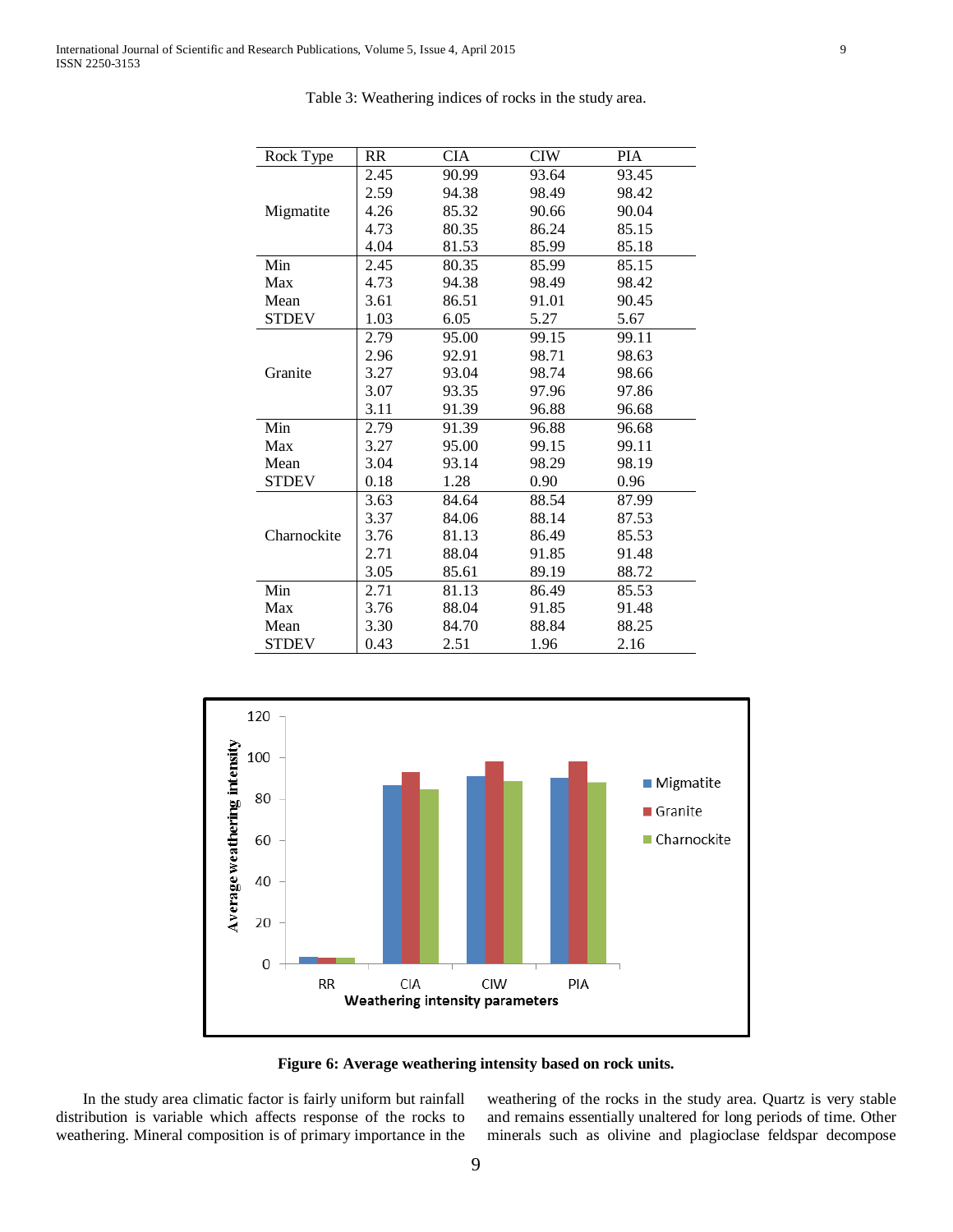almost immediately as they are not thermodynamically at equilibrium with their new surface environment. The differences in granite and charnockite trends are not only controlled by mineralogy but by the differences in texture of the rocks. Greater proportions of granitic rocks in the study area are of porphyritic texture while the charnockites are fine grained. Thus the porosity and permeability which govern the ease with which water can enter the rocks and attack the mineral grains are more favourable in the granites which resulted in high LOI (Fig.8). Definitely, the weathering trends potray granite to be more favourable for groundwater occurrence. The results obtained and deductions from the weathering intensities were validated using the physical data obtained in this research as shown in Table 4. The statistical summary of the physical data as presented in Table 5 revealed that the average temperature in migmatite was 26.86, 26.52 in granite while it was 26.80 in charnockite. Thus the effects of temperature on the weathering of rocks in the study area were fairly uniform. The pH values ranging from  $6.00 - 7.80$  in the three rock units indicated slight acidity to neutral water and as such the pH effects on the weathering of rocks in the area were equally fairly uniform. Other parameters; EC, TDS and TH indicated low mineralized water, low residence time. In addition, well depths ranged from 1.5 to 13.48 signifying shallow wells. However, water column on granite terrain has maximum value of 7.7m compared to migmatite and charnockite with 6.5m and 4.2m respectively. This observation confirms that granite are more easily weathered than the other rock units and as such constitute better source rock for groundwater occurrence.

 Figure 9 revealed two types of wells; the shallow wells (depth<10m) and the relatively deep wells (depth>10m). The depth of wells has no control on the volume of water. However, about 87% of the wells sunk on granite terrain fell in the shallow well category though with variable volume of water while only about 46% wells from charnockite were represented in the shallow water group while majority were in the deep wells category. This observation revealed that groundwater occurrence in charnockitic terrain was low compared with either granite or migmatite terrain. Without doubt, there were other controlling factors including fractures that controlled groundwater occurrence but it can be said that granite terrain appeared more promising for groundwater occurrence compared to migmatite while the charnockitic terrain was worst off.

 Further validation of the effects of weathering of metaigneous rocks on groundwater occurrence in the study area was embarked upon using borehole records extracted from the research of [20] as presented in Table 6. The statistical summary of borehole records in the study area (Table 7) revealed average borehole yields of  $105.75 \text{m}^3/\text{day}$ ,  $70.21 \text{m}^3/\text{day}$  and  $67.16 \text{m}^3/\text{day}$ on granite, migmatite, and charnockitic terrains respectively.

This average boreholes yield reflect the weathering intensity of the rocks units in the study area with granite having lower RR, higher CIA, CIW and PIA compared to migmatite and charnockite ( Fig. 10). Thus the weathering intensities of metaigneous rocks in the study area can be qualitatively employed to characterize groundwater occurrence with granite more promising than the other rocks (migmatite and charnockite). However, this assertion could be with exceptions as indicated in Table 7 where maximum yield of  $354.24 \text{m}^3/\text{day}$  occurred in migmatite terrain compared to that of granite with maximum yield of  $191.81m<sup>3</sup>/day$ . This observation is in line with the work of [21] where in a particular settlement in the study area (Ikere), subsurface fractures have been mapped using geoelectrical techiniques and confirmed by drilling at 22m depth on a charnockitic bedrock where an artesian borehole with estimated yield of  $38.6m^3/hr$  (926.4m<sup>3</sup>/day) was intercepted. The existence of fractures and faults in basement terrain improve substantially the yield of boreholes [21].

#### IV. CONCLUSION

This study revealed  $SiO_2$ ,  $Al_2O_3$ ,  $Fe_2O_3$ , MgO, CaO, K<sub>2</sub>O,  $TiO<sub>2</sub>$ ,  $P<sub>2</sub>O<sub>5</sub>$  and MnO as major oxides composition of the analysed fresh and weathered rocks in the study area. Three oxides (SiO<sub>2</sub>, Al<sub>2</sub>O<sub>3</sub> and Fe<sub>2</sub>O<sub>3</sub>) constitute about 70-75% of the fresh and weathered rocks of the study area. The chemical values show a general weathering trend, where  $Fe<sub>2</sub>O<sub>3</sub>$  is enriched at the weathered portion of the bedrock and depleted around the fresh rock. The  $Al_2O_3$  oxide enrichment reveal increase in concentration in the weathered layer compared to the fresh rock. The general weathering pattern in the study area indicated removal of most alkali (Na and K) and alkaline earth (Ca and Mg) into solution by weathering reactions. Weathering and ferrugenization process result in the removal of ferromagnesian minerals and feldspars through reworking and leaching from the effect of infiltrating rain water.

 Weathering intensity especially (CIW, CIA and PIA) signified intense tropical weathering with weathering intensity in the major rock units in the order of Granite >Migmatite>Charnockite.

 Validation of weathering of meta-igneous rocks to characterize groundwater occurrence using well data obtained during this study and existing boreholes data in the study area confirmed that granite terrain is more favourable for groundwater occurrence. However, any of the three rocks could be favourable if fractured.

10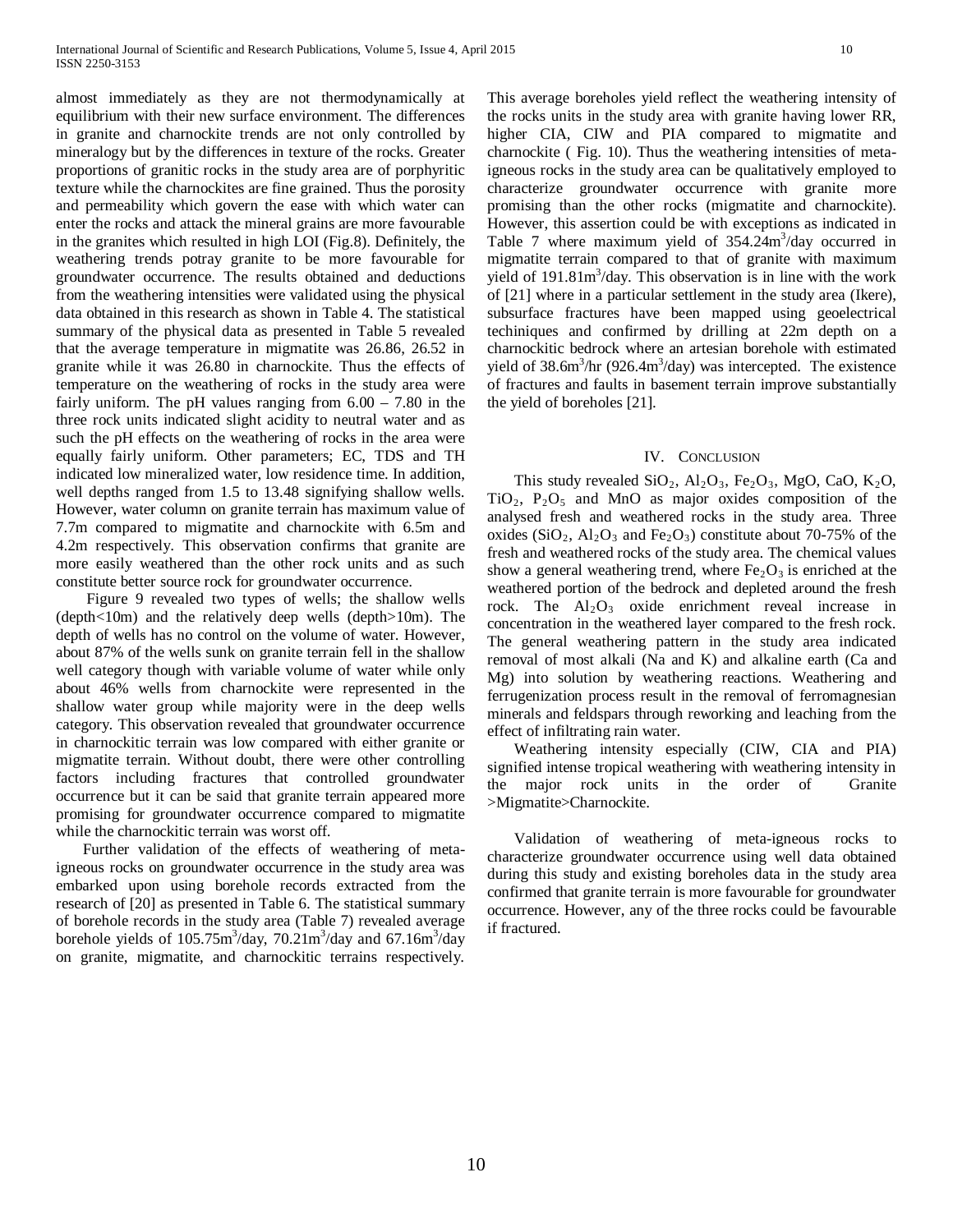

Figure 7: Cross plot of CIA vs Al<sub>2</sub>O3 modified after (Tijani et al., 2010).



**Figure 8: Cross plot of CIW vs LOI modified after (Tijani et al., 2010).**

| Table 4: Parameters measured in-situ in the study area. |  |
|---------------------------------------------------------|--|
|                                                         |  |

|                |          |                          |     | EC           | <b>TDS</b> |       | Water<br>Depth |      | Water     |
|----------------|----------|--------------------------|-----|--------------|------------|-------|----------------|------|-----------|
| Code           | Location | $Temp.$ <sup>o</sup> $C$ | pH  | $(\mu S/cm)$ | (mg/L)     | TH    | Level $(m)$    | (m)  | column(m) |
| M <sub>2</sub> | Aye      | 26                       | 6   | 30           | 22.5       | 10.53 | 3.2            | 9.7  | 6.5       |
| M <sub>3</sub> | Ifaki    | 25.8                     | 6.2 | 483          | 362.25     | 66.23 | 7.4            | 13.4 | 6         |
| M4             | Ayegbaju | 27.2                     | 7.1 | 845          | 633.75     | 214.8 | 11.5           | 13   | 1.5       |
| M <sub>5</sub> | Oye      | 27.6                     | 6.6 | 195          | 146.25     | 71.43 | 10.5           | 12.5 | 2         |
| M <sub>6</sub> | Igbodo   | 26.7                     | 6.2 | 43           | 32.25      | 13.53 | 3.9            | 6.1  | 2.2       |
| M7             | Eyio     | 26.4                     | 6.8 | 683          | 512.25     | 155.9 | 9.7            | 11.5 | 11.80     |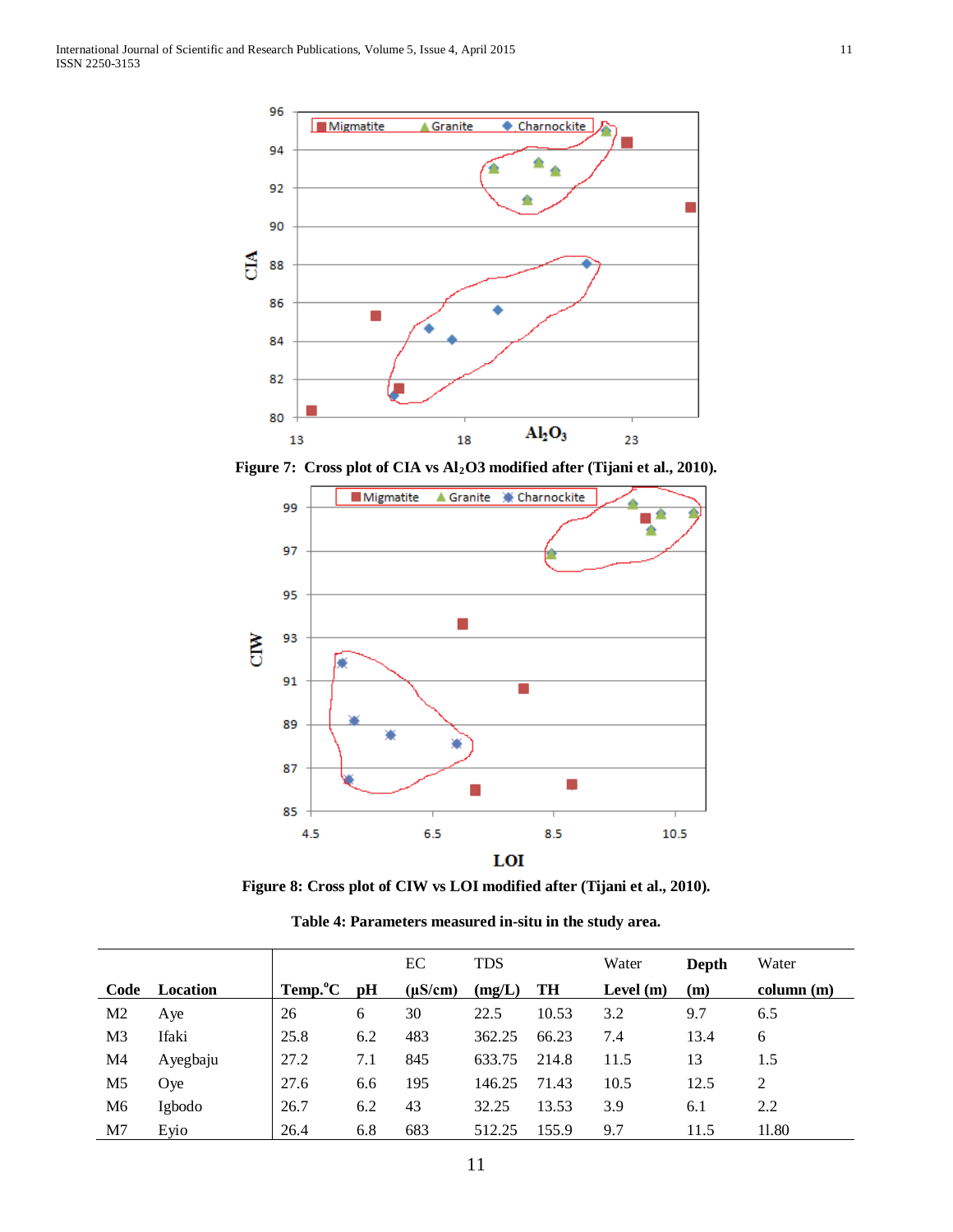|  | e v     |
|--|---------|
|  | v<br>۰. |
|  |         |

| M8             | Olora-farm      | 26.6 | 6   | 143 | 107.25 | 24.65 | 1.2              | 4.4            | 3.2            |
|----------------|-----------------|------|-----|-----|--------|-------|------------------|----------------|----------------|
| M9             | Are             | 27.4 | 6.5 | 554 | 415.5  | 127   | 1.5              | 6.4            | 4.9            |
| M10            | Araromi-iyin    | 26.2 | 6.1 | 127 | 95.25  | 25.2  | 8.3              | 8.6            | 0.3            |
| M11            | Ilokun          | 26.3 | 6.1 | 242 | 181.5  | 67.83 | $\tau$           | 10.2           | 3.2            |
| M12            | Igbemo          | 27.7 | 6.7 | 662 | 496.5  | 174.7 | 4.3              | 6.7            | 2.4            |
| M13            | Abaegbira-elemi | 26.1 | 6.9 | 223 | 167.25 | 85.09 | 5.2              | 5.3            | 0.1            |
| M14            | Bolorunduro     | 28.5 | 6.2 | 656 | 492    | 160.8 | 5.3              | 5.8            | 0.5            |
| M15            | Ilumoba         | 27.5 | 6.2 | 170 | 127.5  | 46.43 | 2.3              | 5.4            | 3.1            |
| M16            | Erifun          | 26.5 | 6.4 | 980 | 735    | 222.1 | $\overline{2}$   | 3.8            | 1.8            |
| M17            | Agoologunja     | 26.6 | 6.1 | 555 | 416.25 | 127.2 | 2.3              | 6.8            | 4.5            |
| M18            | Abaoyan         | 27.2 | 6.1 | 778 | 583.5  | 241.3 | 6.4              | 8.2            | 1.8            |
| M19            | Ilupeju-ijan    | 27.9 | 6.2 | 783 | 587.25 | 126.2 | 5.3              | $\tau$         | 1.7            |
| M20            | Abaefon         | 24.6 | 6.1 | 182 | 136.5  | 70.6  | 2.7              | 6.9            | 4.2            |
| M21            | Kajola-ise      | 27.5 | 6.2 | 753 | 564.75 | 128.3 | 3                | 4.7            | 1.7            |
| M22            | Igbaraodo       | 27.7 | 6.6 | 507 | 380.25 | 185.1 | 3.5              | 6.7            | 3.2            |
| M23            | Okoisa          | 27.2 | 6.1 | 107 | 80.25  | 34.38 | 4.55             | 7.5            | 2.95           |
| M24            | Abapopoola      | 26.8 | 7.1 | 490 | 367.5  | 126   | 1.3              | 5.5            | 4.2            |
| M25            | Ogbese          | 27.6 | 6.8 | 634 | 475.5  | 117.1 | 1.3              | 4.3            | 3              |
| M26            | Ogbese          | 26.6 | 6   | 73  | 54.75  | 19.2  | 1.5              | 4.5            | $\overline{3}$ |
| M27            | Obada-ise       | 26.9 | 6.3 | 104 | 78     | 10.19 | $8\,$            | 4.2            | $0.2\,$        |
| M28            | Ise             | 26.7 | 6   | 135 | 101.25 | 39.56 | 3.3              | 5.5            | 2.2            |
| M29            | <b>Ise</b>      | 27.6 | 6.4 | 962 | 721.5  | 259.3 | 3.7              | 6              | 2.3            |
| M30            | Orun            | 26   | 6.5 | 612 | 458    | 105.9 | 1.3              | 4.6            | 3.3            |
| M31            | Orun            | 27   | 7.4 | 437 | 327.75 | 66.11 | $\overline{2}$   | 5.6            | 3.6            |
| M32            | Abaegbira       | 26.7 | 6.1 | 486 | 364.5  | 105.9 | 3.7              | 4.6            | 0.9            |
| G1             | Itapa           | 26.8 | 6.6 | 598 | 448.5  | 164.6 | 11               | 11.5           | 0.5            |
| G2             | Oshin           | 27.6 | 6.2 | 184 | 138    | 64.53 | 11.3             | 12.6           | 1.3            |
| G <sub>3</sub> | Ado             | 25.8 | 6.2 | 90  | 67.5   | 9.37  | $\sqrt{6}$       | 7.2            | 1.2            |
| G4             | Ado             | 25.8 | 6.1 | 775 | 581.25 | 155.9 | 5.9              | 6.2            | 0.3            |
| G <sub>5</sub> | Ikere           | 27.4 | 6.2 | 480 | 360    | 62.84 | $2.8\,$          | 4.1            | 1.3            |
| G <sub>6</sub> | Ikere           | 26.9 | 6   | 452 | 339    | 58.7  | $\mathfrak{Z}$   | 4.7            | 1.7            |
| G7             | Ikere           | 27   | 6.2 | 112 | 84     | 29.58 | 6.6              | 7.8            | 1.2            |
| G8             | Eruobodo        | 26.3 | 6   | 498 | 373.5  | 112   | 2.1              | 5.2            | 3.1            |
| G9             | Eruobodo        | 26.4 | 6.7 | 244 | 183    | 89.37 | 1.5              | 9.2            | 7.7            |
| G10            | Ikere           | 28.1 | 6.1 | 161 | 120.75 | 20.79 | 3.6              | 5.1            | 1.5            |
| G11            | Ikere           | 26.8 | 6.2 | 165 | 123.75 | 47.23 | $\overline{7}$   | 7.2            | 0.2            |
| G12            | Ikere           | 27.3 | 6.8 | 104 | 78     | 12.74 | 4.5              | 5.5            | $\mathbf{1}$   |
| G13            | Ikere           | 29.9 | 6.2 | 254 | 190.5  | 83.66 | 4.7              | 5.9            | 1.2            |
| G14            | Ikere           | 27.8 | 6.2 | 109 | 81.75  | 39.63 | 1.4              | 6              | 5.1            |
| G15            | Epe             | 26.6 | 6.2 | 54  | 40.5   | 18.16 | 1.4              | 6              | 5.1            |
| G16            | Osi             | 25.3 | 6.3 | 180 | 135    | 46.24 | $\boldsymbol{0}$ | 5.6            | 5.6            |
| G17            | Araromi-iyin    | 27.1 | 7.5 | 745 | 558.75 | 168.4 | 4.2              | 5.4            | 1.2            |
| G18            | Ara-ijero       | 25.8 | 6   | 203 | 152.25 | 71.44 | 1.5              | 6.2            | 4.7            |
| G19            | Iropora         | 25.5 | 7.2 | 810 | 607.5  | 206.8 | 2.4              | $\overline{4}$ | 1.6            |
| <b>FG20</b>    | Igede           | 26.5 | 6.2 | 698 | 523.5  | 189.9 | $\mathbf{1}$     | 2.7            | 1.7            |
|                |                 |      |     |     |        |       |                  |                |                |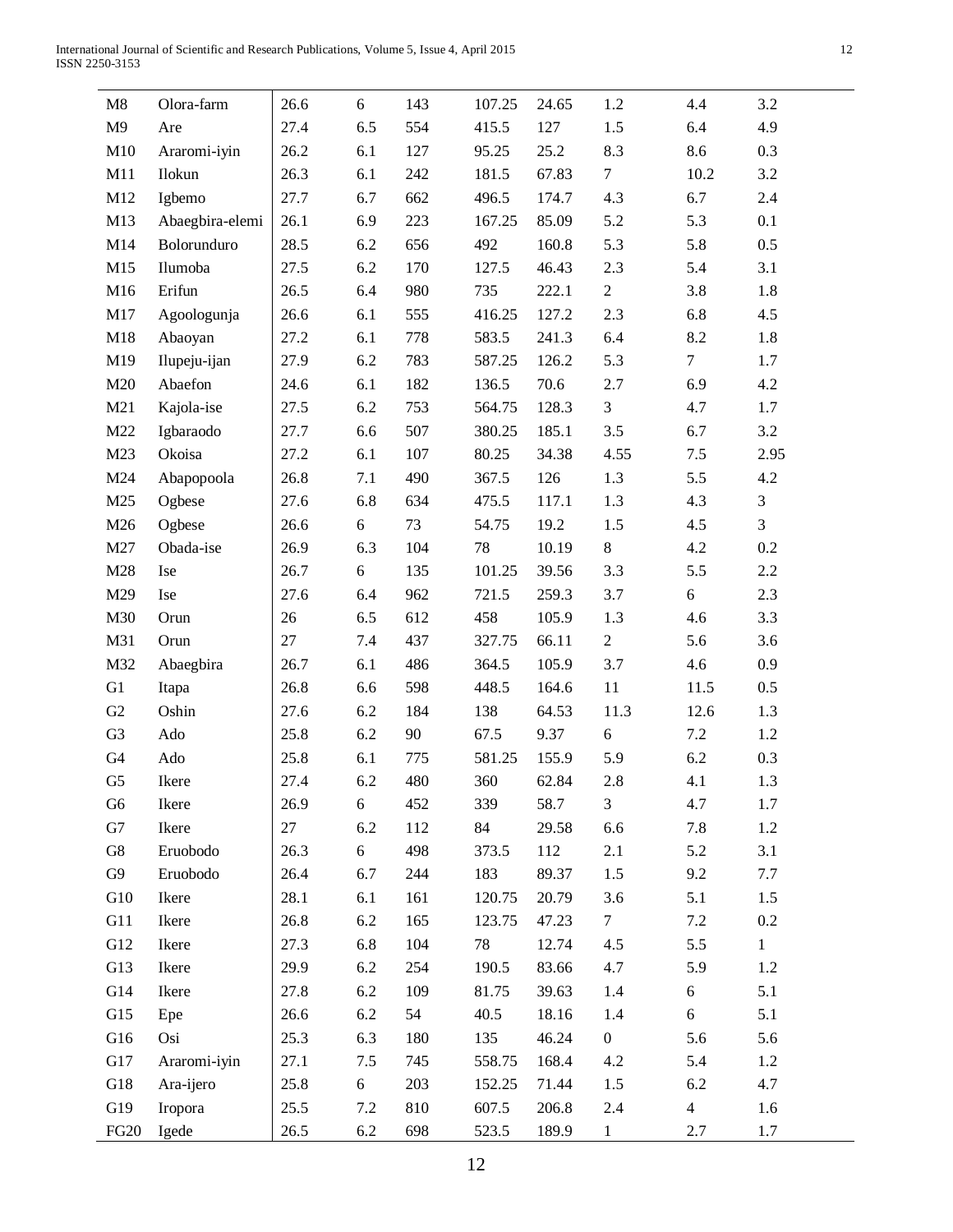| April 2015<br>International Journal of Scientific and Research Publications, Volume 5, Issue 4, |  |
|-------------------------------------------------------------------------------------------------|--|
| ISSN 2250-3153                                                                                  |  |

| G21             | Iyin         | 25.1 | 6.2    | 184 | 138    | 84    | 10.3    | 11.3  | $\mathbf{1}$   |
|-----------------|--------------|------|--------|-----|--------|-------|---------|-------|----------------|
| G22             | Igede        | 23.9 | 6.5    | 284 | 213    | 87.5  | $0.2\,$ | 1.6   | 1.4            |
| G23             | Iyin         | 24.2 | 6.1    | 487 | 365.25 | 112.1 | 9.7     | 11.3  | 1.6            |
| G24             | Odo          | 26.4 | 6      | 114 | 85.5   | 27.38 | 6.4     | 7.4   | $\mathbf{1}$   |
| G <sub>25</sub> | Ilawe        | 27.1 | 6.3    | 307 | 230.25 | 98.71 | 10      | 11.1  | 1.1            |
| G26             | Ijelu        | 25.7 | 6.5    | 638 | 478.5  | 161.4 | 1.9     | 3.8   | 1.9            |
| G27             | <b>Ilawe</b> | 26   | 7.2    | 906 | 679.5  | 229.2 | 0.5     | 1.5   | $\mathbf{1}$   |
| G28             | Temidire-asa | 26.9 | 6.2    | 199 | 149.25 | 34.12 | 3.5     | 4.5   | $\mathbf{1}$   |
| G29             | Aba-Alawaye  | 26.7 | 7.2    | 373 | 279.75 | 144.4 | 6.2     | 9     | 2.8            |
| G30             | Aba-Oshun    | 27   | 6.1    | 232 | 174    | 51.59 | 8       | 9     | $\mathbf{1}$   |
| C1              | Ilupeju      | 27.6 | 6.4    | 238 | 178.5  | 65.95 | 4.9     | 7.2   | 1.3            |
| C2              | Ire          | 26.3 | 6.2    | 137 | 102.75 | 43.46 | 0.5     | 2.5   | $\mathbf{2}$   |
| C <sub>3</sub>  | Ire          | 26.4 | 6.1    | 226 | 169.5  | 32.61 | 1.8     | 3     | 1.2            |
| C4              | Afao         | 27.8 | $\tau$ | 681 | 510.75 | 215.1 | $8\,$   | 9     | $\mathbf{1}$   |
| C <sub>5</sub>  | Ajebandele   | 25.4 | 6.1    | 220 | 165    | 57.74 | 11      | 11.5  | 0.5            |
| C <sub>6</sub>  | Ajebandele   | 26   | 6.2    | 98  | 73.5   | 12.71 | $8\,$   | 10.5  | 2.5            |
| C7              | Fagbohun     | 26   | 6.9    | 314 | 235.5  | 119   | 11      | 14    | 3              |
| C8              | Obe          | 26.9 | 6.4    | 62  | 46.5   | 21.4  | 2.7     | 6.9   | 4.2            |
| C9              | Ikere        | 26.5 | 6      | 79  | 59.25  | 23.77 | 9.4     | 12.1  | 2.7            |
| C10             | Ikere        | 26.4 | $\tau$ | 644 | 483    | 61.8  | 0.5     | 2.5   | $\overline{2}$ |
| C11             | Ikere        | 28.1 | 6.1    | 180 | 135    | 21.11 | 6.2     | $8\,$ | 1.8            |
| C12             | Ikere        | 29.1 | 6.2    | 78  | 58.5   | 3.22  | 4.9     | 5.9   | $\mathbf{1}$   |
| C13             | Igbole       | 25.9 | 6      | 139 | 104.25 | 49.87 | 10.5    | 13.7  | 3.2            |

# **Table 5: Summary statistics of parameters measured in-situ in the study area.**

| Rock Type   | Parameters | Temp.<br>$\rm ^{o}C$ | pH   | EC<br>$(\mu S/cm)$ | <b>TDS</b><br>(mg/L) | TH     | Water<br>Level $(m)$ | Well<br>Depth $(M)$ | Water<br>column (m) |
|-------------|------------|----------------------|------|--------------------|----------------------|--------|----------------------|---------------------|---------------------|
|             | Min        | 24.60                | 6.00 | 30.00              | 22.50                | 10.19  | 1.20                 | 3.80                | 0.10                |
| Migmatite   | Max        | 28.50                | 7.40 | 980.00             | 735.00               | 259.30 | 11.50                | 13.40               | 6.50                |
|             | Mean       | 26.87                | 6.39 | 439.81             | 329.82               | 104.15 | 4.42                 | 6.95                | 2.68                |
|             | Stdev      | 0.77                 | 0.38 | 292.49             | 219.35               | 71.63  | 2.90                 | 2.71                | 1.59                |
|             | Min        | 23.90                | 6.00 | 54.00              | 40.50                | 9.37   | 0.00                 | 1.50                | 0.20                |
| Granite     | Max        | 29.90                | 7.50 | 906.00             | 679.50               | 229.20 | 11.30                | 12.60               | 7.70                |
|             | Mean       | 26.52                | 6.38 | 354.67             | 266.00               | 89.41  | 4.62                 | 6.62                | 2.03                |
|             | Stdev      | 1.16                 | 0.41 | 250.23             | 187.68               | 62.09  | 3.43                 | 2.94                | 1.80                |
|             | Min        | 25.40                | 6.00 | 62.00              | 46.50                | 3.22   | 0.50                 | 2.50                | 0.50                |
| Charnockite | Max        | 29.10                | 7.00 | 681.00             | 510.75               | 215.10 | 11.00                | 14.00               | 4.20                |
|             | Mean       | 26.80                | 6.35 | 238.15             | 178.62               | 55.98  | 6.11                 | 8.22                | 2.03                |
|             | Stdev      | 1.05                 | 0.37 | 202.52             | 151.89               | 56.47  | 3.89                 | 4.04                | 1.06                |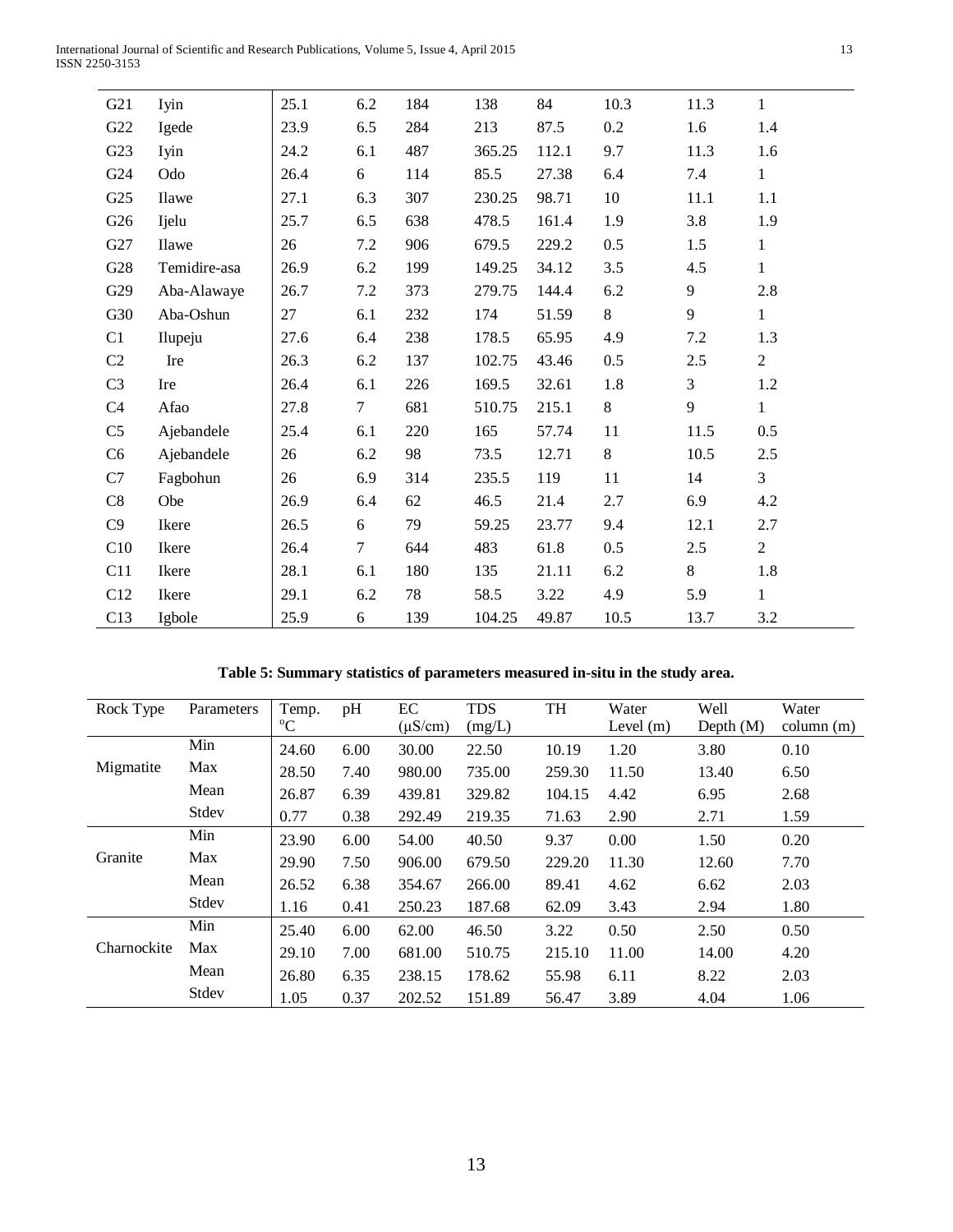

**Figure 9: Well deth vs. water clumn**

| S/NO           | Location                  | BHD/m | SWL/m          | Yield  | Bedrock        |
|----------------|---------------------------|-------|----------------|--------|----------------|
|                |                           |       |                | (m3/d) |                |
| 1              | Ogbesse                   | 45    | 4.1            | 86.4   | migmatite      |
| $\overline{2}$ | Ikere (Ogoga palace)      | 53    | 8.9            | 103.68 | granite        |
| 3              | Ikere(Benin/Owena office) | 40    | 3.9            | 103.68 | charnockite    |
| $\overline{4}$ | Emure(Owode)              | 35    | $\mathbf{1}$   | 103.68 | granite gneiss |
| 5              | Emure(Awopegba house)     | 30    | 5.7            | 69.12  | granite gneiss |
| 6              | Ise(oraye)                | 45    | 4.8            | 103.68 | migmatite      |
| 7              | Orun                      | 40    | 4.5            | 69.12  | migmatite      |
| 8              | Ado(Bolorunduro)          | 36    | 3.9            | 86.4   | charnockite    |
| 9              | Ado(Italaoro)             | 30    | 3.3            | 86.4   | granite        |
| 10             | Igede                     | 35    | 8              | 69.12  | granite        |
| 11             | Temidire                  | 43.8  | 6              | 131.33 | granite        |
| 12             | Ilumoba                   | 45    | 7              | 354.24 | migmatite      |
| 13             | Ago-Aduloju               | 29.6  | 2.7            | 129.6  | charnockite    |
| 14             | Bolorunduro               | 31.3  | 3.2            | 30.24  | charnockite    |
| 15             | Ado-Com. School           | 40    | 6.8            | 132.19 | granite        |
| 16             | Aro Camp-Ikere            | 42    | 3.2            | 54.43  | charnockite    |
| 17             | <b>ESGSC-Ikere</b>        | 68    | 18             | 203.04 | charnockite    |
| 18             | Ado grammar school        | 51.4  | 7.2            | 25.92  | granite        |
| 19             | Ogbese                    | 48.6  | 1.5            | 283.39 | migmatite      |
| 21             | Ikoro                     | 60    | 9              | 112.32 | migmatite      |
| 22             | Egbewa                    | 50    | 21             | 103.68 | migmatite      |
| 23             | Owode                     | 43    | 2.1            | 175.39 | granite gneiss |
| 24             | Ilupo                     | 26    | $\overline{4}$ | 103.68 | granite gneiss |
| 27             | Aramoko-Ekiti             | 48    | 14.61          | 160.7  | granite gneiss |

|  |  | Table 6: Summary of Borehole completion records in Ekiti Basement area [20]. |  |
|--|--|------------------------------------------------------------------------------|--|
|  |  |                                                                              |  |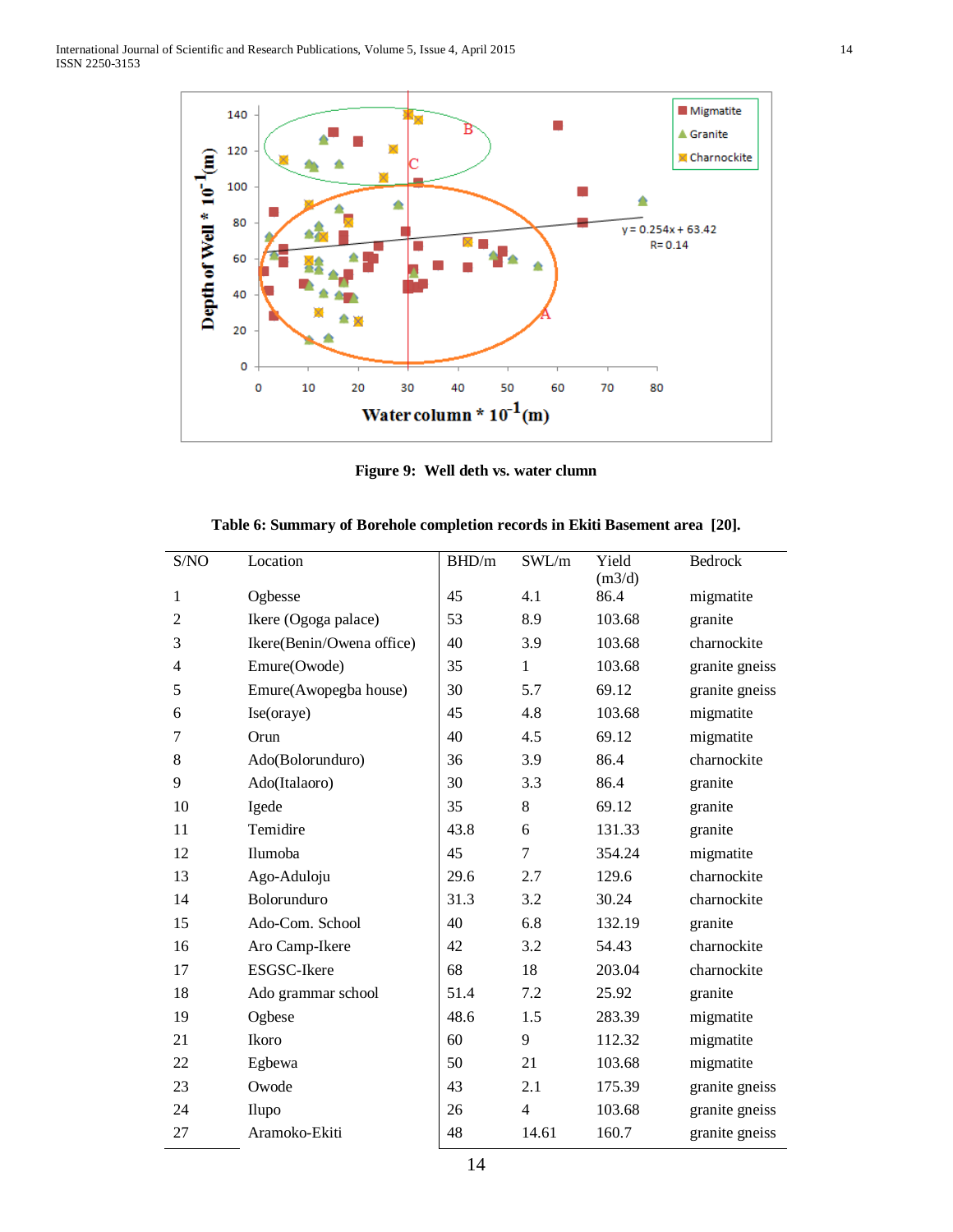| 28 | Ogotun-Ekiti         | 92   | $\overline{2}$ | 129.6  | granite        |
|----|----------------------|------|----------------|--------|----------------|
| 29 | Iloro-Temidire       | 38   | 9.1            | 95.04  | granite        |
| 30 | Soso                 | 31.4 | 8.7            | 98.49  | granite        |
| 32 | Ado-Ekiti            | 74   | 2.7            | 191.81 | granite gneiss |
| 33 | Ifaki                | 40   | 18             | 69.12  | migmatite      |
| 35 | Ipoti                | 50   | 1.7            | 53.57  | migmatite      |
| 36 | Epe                  | 31   | 12             | 69.12  | migmatite      |
| 37 | Are                  | 40   | 4.6            | 34.56  | migmatite      |
| 38 | Iworoko              | 42   | 5              | 43.2   | migmatite      |
| 39 | Ipoti                | 50   | 11.8           | 51.84  | migmatite      |
| 41 | Igede-Ekiti          | 72   | 1.3            | 114.91 | granite        |
| 42 | Orin farm settlement | 60   | 12.4           | 8.64   | charnockite    |
| 43 | Aba Igbira           | 37.8 | 13.9           | 17.28  | migmatite      |
| 44 | MGHS Ifaki           | 59   | $\mathbf{1}$   | 86.4   | migmatite      |
| 45 | Ofale community      | 50   | 11             | 11.23  | migmatite      |
| 46 | Ipao CHC             | 25.5 | 2.9            | 21.6   | migmatite      |
| 47 | Eda-Ile              | 54.7 | 12.3           | 31.1   | migmatite      |
| 48 | Ilasa                | 46.6 | 6.2            | 27.65  | migmatite      |
| 49 | Kajola               | 30   | 7.2            | 17.28  | migmatite      |
| 50 | Ipole Iloro          | 43.5 | 9.2            | 11.23  | migmatite      |
| 51 | Ipoti-Ekiti          | 72   | 13.97          | 95.9   | granite        |
| 52 | Igede-Ekiti          | 72   | 1.33           | 114.91 | granite        |
| 53 | Otun-Ekiti           | 72   | 3.89           | 102.81 | migmatite      |
| 55 | Usi-Ekiti            | 80   | 10.63          | 64.8   | charnockite    |
| 56 | Iyin-Ekiti           | 72   | 9.15           | 26.78  | granite        |
| 57 | Ilogbo-Ekiti         | 70   | 4.85           | 44.06  | migmatite      |
| 58 | Iworoko-Ekiti        | 78   | 3.5            | 120.09 | migmatite      |
| 59 | Ire-Ekiti            | 74   | 12.8           | 28.512 | migmatite      |
| 60 | Ijan-Ekiti           | 70   | 1.9            | 40.61  | charnockite    |
| 61 | Igogo-Ekiti          | 46   | 1.33           | 40.61  | migmatite      |
| 62 | Usi-Ekiti            | 80   | 10.63          | 64.8   | migmatite      |
| 63 | Ajebandele           | 41.5 | 3              | 17.28  | migmatite      |
| 64 | Ikogosi              | 42   | 14.4           | 103.68 | quartzite      |
| 65 | Irare Fulani         | 46.1 | NN             | 36.29  | migmatite      |
| 66 | Irare community      | 48.4 | 6.1            | 8.64   | migmatite      |
| 67 | Ogunnire School      | 29   | 8.5            | 8.64   | charnockite    |
| 68 | Obalatan             | 50.6 | 4.5            | 8.64   | charnockite    |
| 69 | <b>EKSC</b> Ayede    | 23.4 | 2.1            | 21.6   | migmatite      |

**Table 7: Statistical summary of Borehole completion records in the study area (20)**

| Bedrock   | Parameter | BHD/m | SWL/m | Yield $(m3/d)$ | <b>Bedrock</b> |
|-----------|-----------|-------|-------|----------------|----------------|
|           | Min       | 23.40 | 1.00  | 8.64           |                |
| Migmatite | Max       | 80.00 | 21.00 | 354.24         | Migmatite      |
|           | Mean      | 48.90 | 7.23  | 70.21          |                |
|           | Stdev     | 14.52 | 5.09  | 75.97          |                |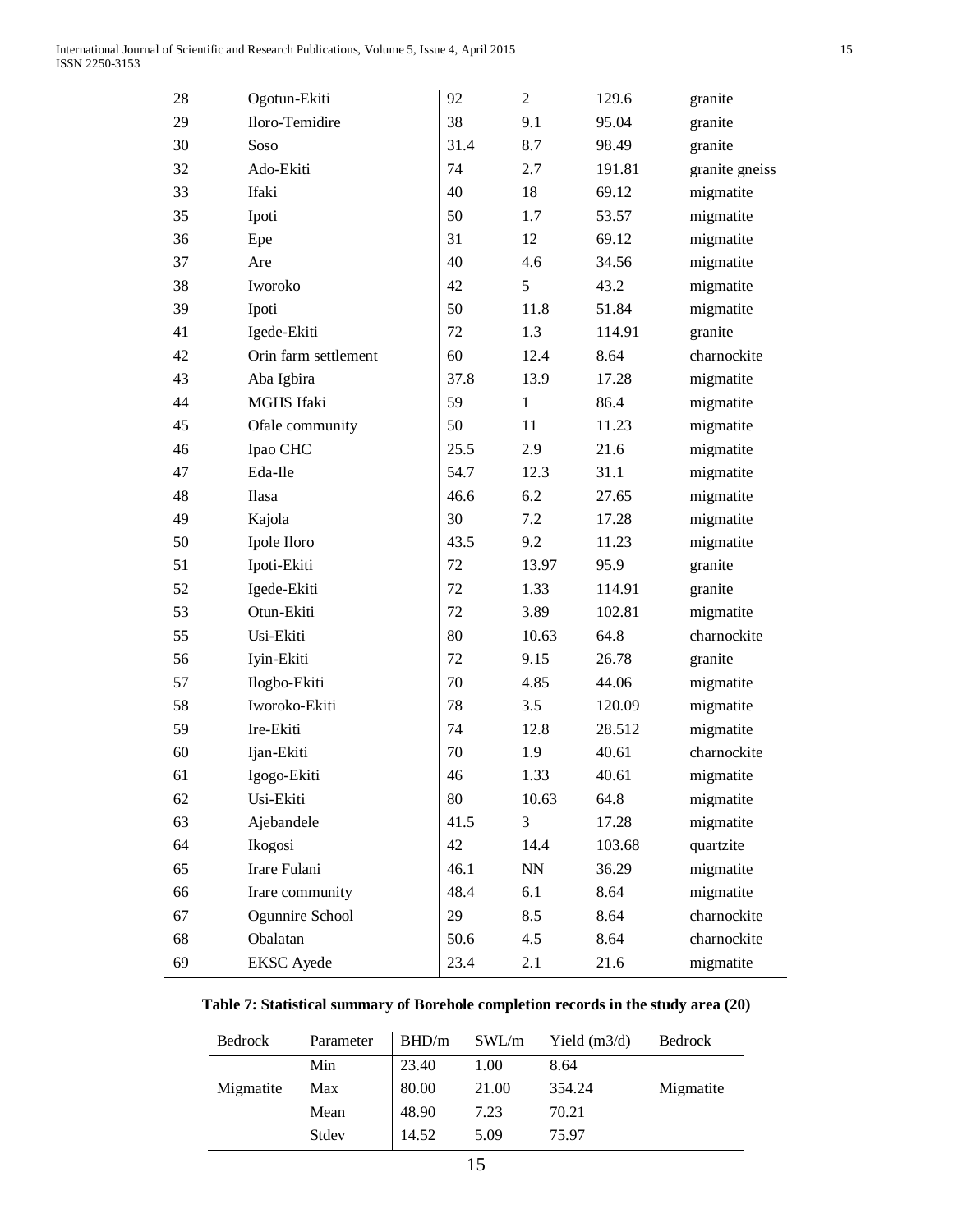|             | Min   | 26.00 | 1.00  | 25.92  |             |
|-------------|-------|-------|-------|--------|-------------|
| Granite     | Max   | 92.00 | 14.61 | 191.81 | Granite     |
|             | Mean  | 52.38 | 6.10  | 105.75 |             |
|             | Stdev | 20.78 | 4.09  | 42.11  |             |
|             | Min   | 29.00 | 1.90  | 8.64   |             |
| Charnockite | Max   | 80.00 | 18.00 | 203.04 | Charnockite |
|             | Mean  | 48.77 | 6.62  | 67.16  |             |
|             | Stdev | 18.10 | 5.13  | 60.48  |             |



**Figure 10: Comparison of average values of boreholes yield and chemical indices based on rock units**

#### **REFERENCES**

- [1] M. J. Wilson, Weathering of the primary rock-forming minerals: processes, products and rates. Clay minerals, 2004, 39, 233 – 266.
- [2] W. Bland and D. Rolls, Weathering: An Introduction to the Scientific Principles (Hodder Arnold Publication). Published by Arnold, a member of the Holder Headline Group. 338, Euston Road, London. NW13BH. 1998, 271p
- [3] O. Ajayi and C. W. Adegoke-Anthony, Groundwater prospects in the basement complex rocks of Southwestern Nigeria. Journal of African Earth Sciences, 1988, 7(l), 227-235
- [4] G. O. Omosuyi, J. S. Ojo and P. A. Enikanselu, Geophysical Investigation for Groundwater around Obanla-Obakekere in Akure area within the basement complex of Southwestern Nigeria. J. Mining. Geol. 2003, 39(2), 109-116
- [5] O. Ajayi and O. O. Abegunrin, Causes of borehole failures in the crystalline rock of southwestern Nigeria, in proceedings of first Biennial National Hydrology Symposium, National Water Resources Publication, Maiduguri, Nigeria. 1990, pp. 466-490
- [6] S. A. Alagbe and B. A. Raji, Groundwater Resources of the basement complex in a semi arid region: a case study of the Kan Gimi River Basin, Kaduna State. In: proceedings of First Biennial National Hydrology Symposium; National Water Resources Publication, 1990, pp.559-571. Maiduguri, Nigeria
- [7] M. O. Olorunfemi and A. S. Fasuyi, Aquifer types and the geoelectric/hydrogeologic characteristics of the Basement terrain of Niger State, Nigeria. Journal of African Earth Sciences. 1993, 16(3), pp.309-317
- [8] O. L. Ademilua and M. O. Olorunfemi, Geoelectric/Geology estimation of the groundwater potential of the Basement Complex area of Ekiti and Ondo States. Nigeria.Journal of Technoscience, 2000, 4, 4-20
- [9] A. O. Oyinloye and O. L. Ademilua, The nature of aquifer in the crystalline basement rocks of Ado-Ekiti, Igede-Ekiti and Ogbara odo areas, southwestern Nigeria. Pak.J. Sci. Ind. Res. Vol. 48(3), 2005, pp.154-161.
- [10] S. A. Oke, M. N. Tijani and O. M. Adeyemo, Influence of bedrock weathering on the shallow ground water system around felsic metasediment and amphibolites of the Ilesha schist belt. Transnational Journal of Science and Technology, 2013, 3(1), 36-53
- [11] A. A. Elueze, Compositional appraisal and petrotectonic significance of the Imelu banded ferruginous rock in the Ilesha schist belt, southwestern Nigeria, Journal of Mining Geology, 2000, 36 (1), 8-18
- [12] A. O. Talabi and M. N. Tijani, Assessment of groundwater quality in parts of the basement complex terrain of southwestern Nigeria. GQ10: Groundwater Quality Management in a rapidly Changing World (Proc. 7th International Groundwater Quality Conference held in Zurich, Switzerland, 13–18 June 2010. 2011, IAHS Publ 342
- [13] A. O. Talabi, Mineralogical and chemical characterization of major basement rocks in Ekiti State, SW-Nigeria. RMZ – M&G, 2013, 60, 73–86
- [14] B. P. Ruxton, Measures of the degree of chemical weathering of rocks. Journal of Geology. 1968, 76, 518-527
- [15] H. W. Nesbitt, G. M. Young, Early Proterozoic climates and plate motions inferred from major element chemistry of lutites. Nature 1982, 299, 715- 717
- [16] L. Harnois, The CIW index: a new chemical index of weathering. Sedimentary Geology 1988, 55:319-322
- [17] J. D. Hem, USGS Water Supply Paper, 1989, 2254, 249pp
- [18] G. Matheis, The properties of groundwater. Wiley, New York, USA. LS Zhao; BR Zhang.Geochemistry (in Chinese). Geology Press, Beijing, 1988, 401p